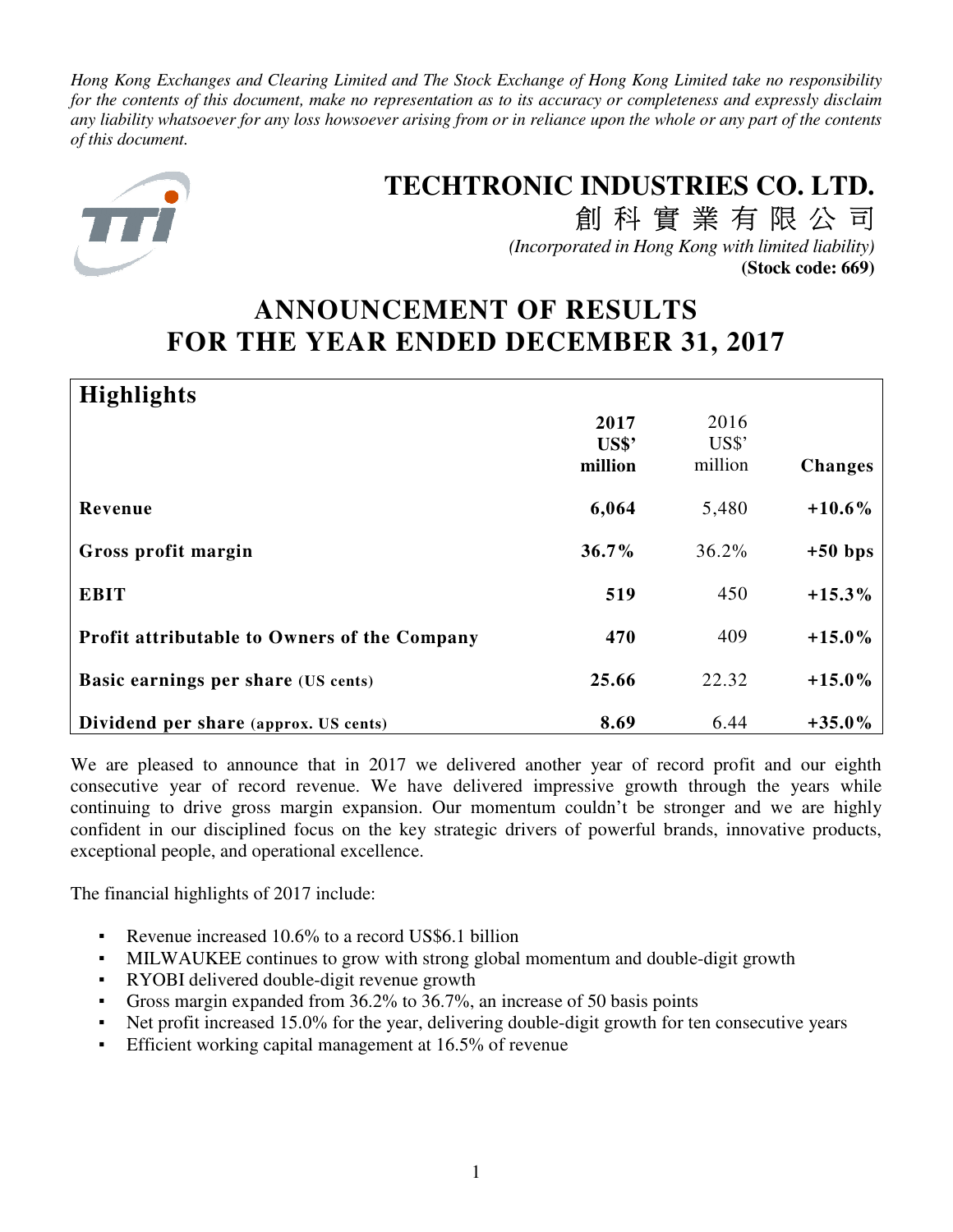# **BUSINESS HIGHLIGHTS**

### **Record Performance**

Revenue for the year ended December 31, 2017 increased 10.6% over 2016 to US\$6.1 billion. We generated solid growth in all core geographic regions fueled by exciting new product launches across the divisions. Our largest business, Power Equipment, had another impressive year with sales growth of 14.9% to US\$5.1 billion, accounting for 84.7% of total sales, and an increase in operating profit of 18.9% to US\$512 million from US\$430 million in 2016. The Floor Care and Appliance business made progress in enhancing its cordless product range while exiting certain non-strategic corded vacuums. With the cordless Floor Care business up double-digit, it is a testament to the effectiveness of our strategy to meet the consumer's preference as the industry transitions from corded to cordless. We remain confident our direction will deliver improved returns in the coming years.

### **Continuous Operational Improvement**

Gross profit margin improved for the ninth consecutive year from 36.2% in 2016 to 36.7% on positive impacts from the flow of new product introductions, volume leverage and productivity gains. Our continued investment in automation, value engineering programs and relentless focus on global supply chain are also contributing to helping us achieve our exceptional results. Earnings before interest and taxes, increased by 15.3% to US\$519 million, with the margin improving by 40 basis points to 8.6%. Shareholders' profits rose 15.0% to US\$470 million, with earnings per share increasing by 15.0% over 2016 to US25.66 cents. Working capital as a percent of sales continues to be very well managed and remained low at 16.5% and in a net cash position.

Given the rapid growth of our Power Equipment division, TTI has made significant investments in the expansion of our distribution, manufacturing and R&D capabilities in North America with our head count increasing 16.0% in this region while global headcount for the entire Group increased only 6.7%, with revenue increasing 10.6%, demonstrating our ability to drive overall productivity.

The Board is recommending a final dividend of HK39.75 cents (approximately US5.12 cents) per share. Together, with the interim dividend of HK27.75 cents (approximately US3.57 cents) per share, this will result in a full-year dividend of HK67.50 cents (approximately US8.69 cents) per share, against HK50.00 cents (approximately US6.44 cents) per share in 2016, an increase of 35.0%.

### **Strategic Commitment**

TTI has a clear focus on meeting our customers' expectations with a relentless drive to create innovative products. Our commitment and investment in R&D combined with our cordless manufacturing capabilities have resulted in a flow of inventive product solutions that are advancing our cordless leadership position. We are leveraging our cordless technology as we drive further and more broadly across the battery platforms of RYOBI ONE+, the world's largest cordless DIY power tool brand, and the industry leading MILWAUKEE M18 and M12 professional and industrial power tool families. In addition to power tools, we utilize our technological expertise in batteries, power management electronics, and brushless motor systems in our Outdoor Power Equipment and Floor Care businesses.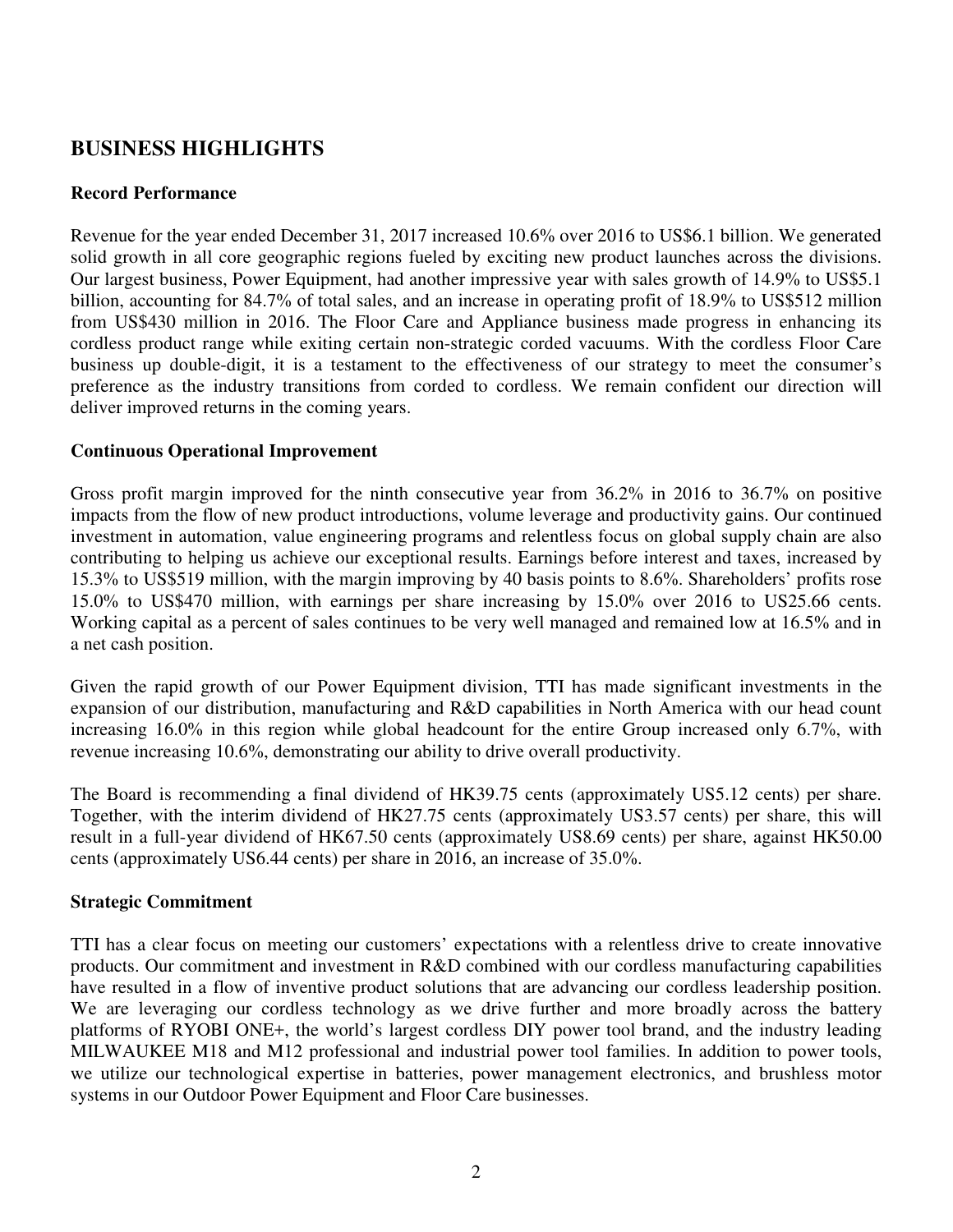We are committed to a culture of excellence at TTI. It is our high standards, willingness to take the necessary steps, and disciplined commitment to continuous improvement that are propelling TTI to continue delivering outstanding results. We are streamlining our manufacturing operations while at the same time reducing lead-times through the implementation of lean practices, automation, and supply chain reengineering. This dedication to operational excellence also drives the expansion of manufacturing capabilities necessary to launch a growing complex range of new products. Our technology and product development centers are energetic, dynamic places of creative ideas coupled with world-class project execution that bring remarkable ranges of breakthrough products to market. Enhancing our R&D capabilities is the new DIY power tools and outdoor power equipment Innovation Center in South Carolina and the recently completed Global New Product Development Center at the MILWAUKEE headquarters. These facilities are cutting-edge work environments for product creation, technical and software development.

# **REVIEW OF OPERATIONS**

TTI once again delivered record results in 2017. Total company revenue increased 10.6% from the prior year with growth in all regions. North America delivered strong 11.2% growth along with 3.3% growth in Europe and 20.8% from the rest of the world. Our focus on cordless innovation helped drive our Power Equipment business with revenue growth of 14.9%. Floor Care and Appliance business generated doubledigit growth in cordless sales but with the strategic phase-out of the corded products the business declined 8.3%.

2017 was the ninth consecutive year of gross profit margin improvement from 36.2% in 2016 to 36.7% in 2017. This is a result of the organization's total commitment to our four strategic drivers which positively impact our goals. Innovative new products and services, cost efficiencies through continuous improvement initiatives, talent investment on a global basis, and world recognized and trusted brands all contribute to growing profitability.

## **Power Equipment**

The Power Equipment business grew to US\$5.1 billion and 84.7% of total Group sales. The business also delivered operating profit of US\$512 million, a 18.9% increase over the previous year. The MILWAUKEE and RYOBI brands both delivered double-digit sales growth and outpaced the market.

### *Industrial Tools*

The strategic focus on disruptive product innovation, direct end-user engagement, and operational performance drove Milwaukee to exceptional 2017 results. Sales grew 21.7% in the period outperforming the growth in the industrial and professional market. The strategy for continued market penetration is multileveled with the critically important end user and distribution interactions and the targeting of untapped adjacent categories all through the introduction of innovative products.

The business continues to successfully deliver on the strategy of providing a system-wide product range for professionals with special attention to trade users in the electrical, mechanical and plumbing industries. These trade-specific segments are experiencing a tremendous shift to the MILWAUKEE cordless revolution with the development of new categories.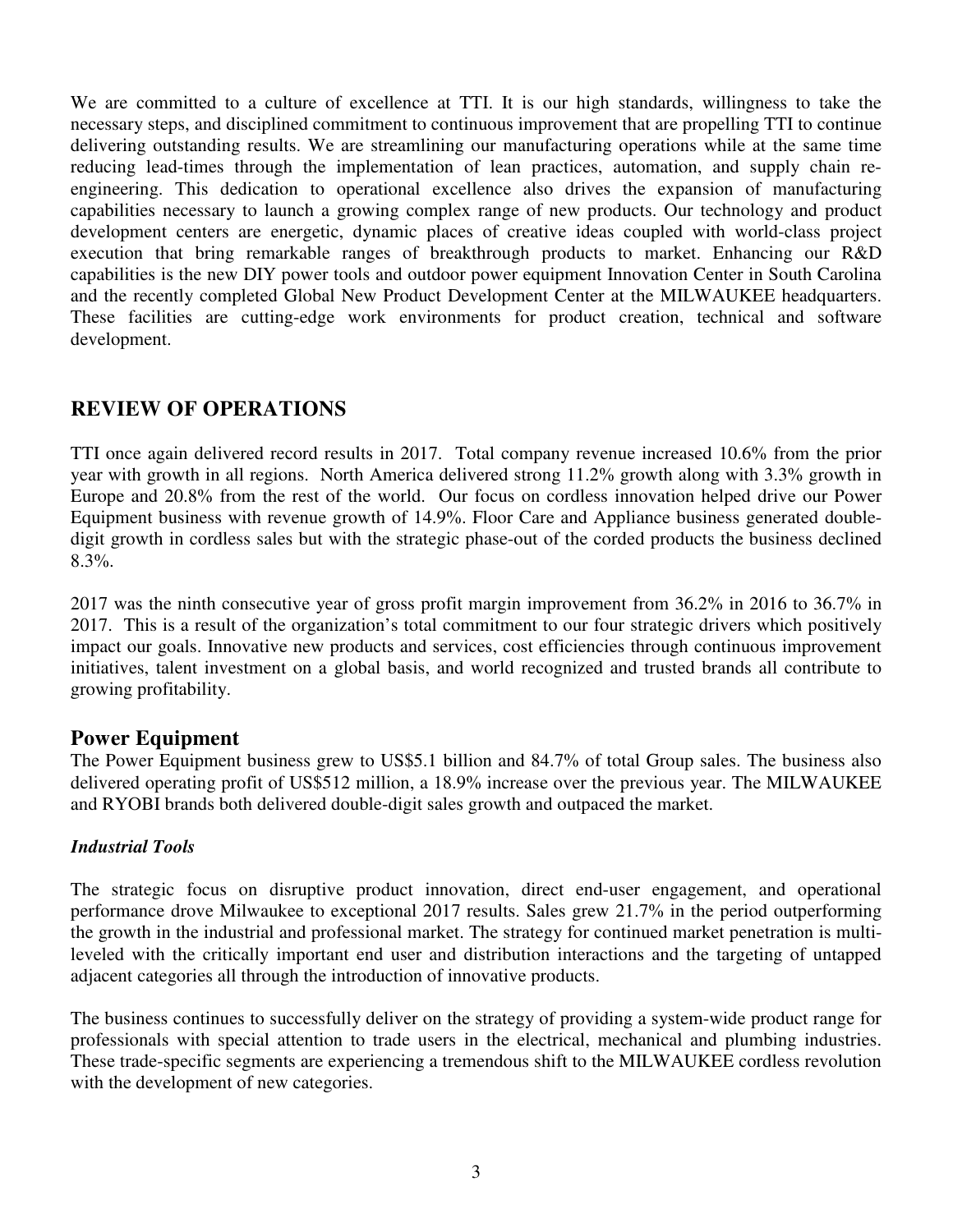### *Power Tools*

The Milwaukee Power Tool business generated another year of double-digit sales growth exhibiting significant market share gains and new category expansion across the professional cordless power tool business segment. Examples of market changing innovative product introductions that are changing the way jobsites work occurred in lighting, drain cleaning, hydraulic and pneumatic where the need for electrical cords, hoses or gas storage is being eliminated. This is a direct result of the M12 and M18 cordless systems simplifying the decision process with a single battery platform. The M18 cordless system continues to be the fastest growing system for the professional end-user providing over 145 compatible tool solutions and the M12 cordless system surpassing over 80 compatible tools is maintaining our clear cordless leadership position in the sub-compact space.

Milwaukee continued investing and expanding the FUEL range by increasing the number of tools to more than 55. The new M18 FUEL mid-torque impact wrenches and the M18 high-torque impact wrenches are moving end-users from pneumatic to cordless enabling better maneuverability in tight spaces. Additional strategic product initiatives included the M18 FUEL HACKZALL utilizing a POWERSTATE brushless motor, a best in class 7/8" stroke length, and providing fast cutting and power in a one-handed reciprocating saw. The M18 FUEL 7-1/4" dual bevel sliding compound miter saw was designed for the demanding needs of the professional carpenter and remodeler. The M12 FUEL ½" ratchet combines both the torque and the compact size to replace pneumatic ratchets, becoming the ideal fastening solution for automotive mechanics and maintenance and repair professionals who demand maximum performance and convenient portability.

Leading the industry with disruptive cordless solutions for the mechanical, electrical and plumbing trades, the FORCELOGIC platform expanded its product range with the successful introductions of the M18 FORCELOGIC 1590 ACSR cable cutter, the M18 FORCELOGIC 12 ton crimper, and the innovative M18 FORCELOGIC 3" underground cable cutter which delivers improved reliability and productivity for the linemen in the electric power transmission and distribution trade.

The professional service plumber and maintenance repair professional have witnessed Milwaukee's expanded presence in the professional drain cleaning space with innovative cordless products. The handheld M18 FUEL drain snake with CABLE-DRIVE locking feed system was the first to deliver brushless motor technology to the drain cleaning industry. The M12 AIRSNAKE drain cleaning air gun is the industry's first drain cleaning machine designed to clear through drain covers and traps with powered air while leaving fixtures and drain covers intact. The M18 FUEL SWITCH PACK sectional drum system is the first drain cleaning solution that combines the benefits of sectional and drum machines.

A new category launched in 2016, M18 outdoor power equipment, reported strong results. Designed to meet landscape maintenance professional needs with increased productivity, the products eliminate cords and gas issues all with a single battery platform. The M18 FUEL string trimmer clears thick brush, reaches full throttle in under 1 second, and provides 1hour of run time per charge. The M18 FUEL blower generates 30% less noise than gas-powered blowers and clears a distance of 15 feet. The M18 FUEL hedge trimmer delivers 2 hours runtime with the power to cut ¾" branches.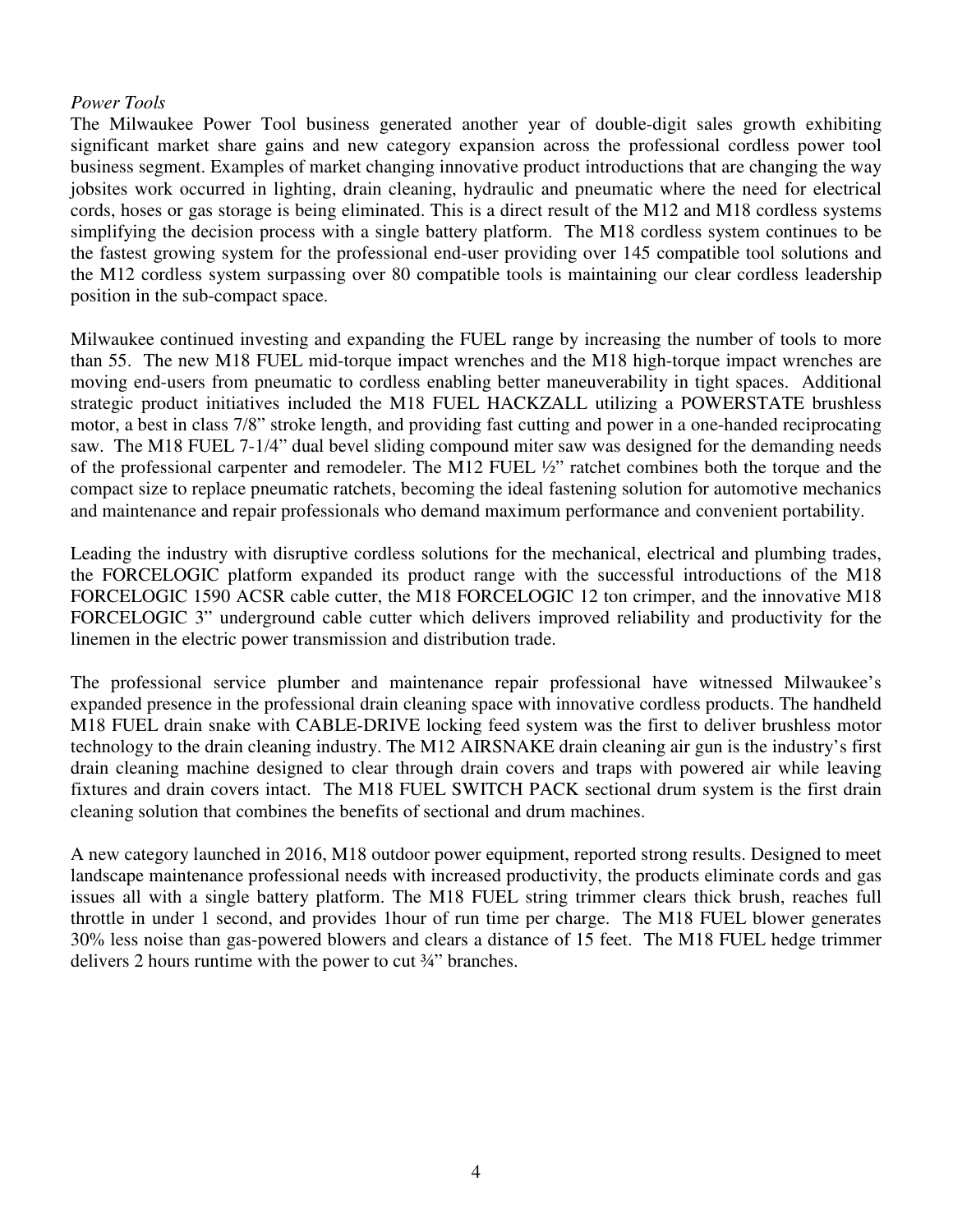### *High Output Lighting*

Milwaukee is dominating the cordless high output and personal lighting categories. Our strategic initiative of capturing this market with innovative product solutions designed to deliver unmatched durability, performance, and increased productivity is witnessing acceptance in all the markets we serve. The M12 LED underhood light delivers TRUEVIEW high definition output adapting to any work situation with 2X more gripping surface for maximum hold while the FINISHGUARD hooks provide lasting protection against scratches to a vehicle's finish. The M18 RADIUS site light, capable of running on one or two battery packs, creates full 360° coverage with 14 hours from one charge. In addition, with plug-in and daisy-chaining capability, professionals can connect up to 12 lights off of a single circuit. The M18 ROVER mounting flood light brings extreme versatility to any jobsite with multiple mounting options in magnets and spring loaded clamps.

We entered the personal lighting category with a system of USB rechargeable lighting solutions which deliver over 2,000 recharges and 3X faster charging via USB. Products include the USB rechargeable ROVER pocket flood light designed to carry and attach anywhere, the USB rechargeable hard hat headlamp delivering 475 lumens, a slip resistant strap and a water, dust, and drop resistant body and lens for the toughest workplace conditions, and the USB rechargeable 700L flashlight with a sliding head for adjusting beam pattern.

### *Accessories*

The Milwaukee Power Tool Accessory business finished 2017 with strong double-digit growth as a result of end-user conversions, new product introductions, and aggressive distribution efforts. Leading the growth was the SDS concrete drill bit and chisel segment which targets end-user demands of time saving engineered speed and extended chisel life. The SHOCKWAVE product range continues to be the brand of choice for impact rated drilling and driving accessories as Milwaukee extended the SHOCKWAVE range of products to include trade-specific accessory solutions for the power utility market including the linemen's impact augers and sockets.

### *Hand Tools and Storage*

There were a number of exciting developments in the Milwaukee Hand Tool and Storage business driving double-digit growth across all product lines. The launch of the PACKOUT modular storage system has delivered on its promise of being the most versatile and durable modular storage system. Sales exceeded expectations with a positive growth outlook and dozens of new PACKOUT products on the horizon.

Additionally, screwdrivers, with patent-pending features such as tactile identification on the handle, tape measures, with new size reductions and increased durability, and Empire Levels, a leading company in the layout category, all delivered outstanding performance.

Advancements in new technology is behind Empire Level's growth. The expansion of the ULTRAVIEW LED technology into the torpedo level category provides a lightweight, pocketable solution in poorly lit work conditions. In addition, the launch of a new line of digital levels with industry first features like autocalibration, making them the easiest to use in the industry, and the innovative advancements in compact box levels and torpedo levels proved to capture the imagination and acceptance of the professional users.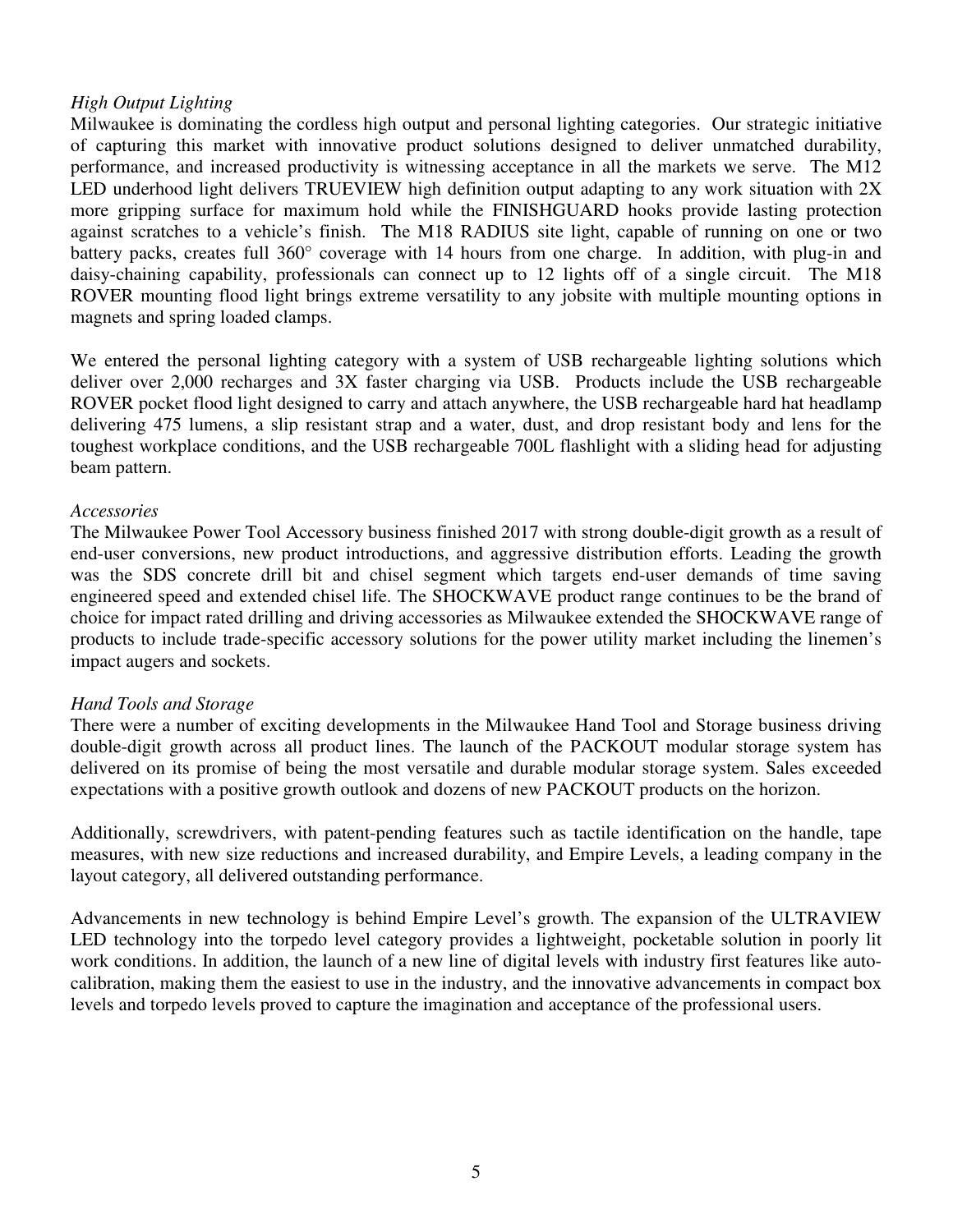### *DIY and Professional Tools*

### *RYOBI Tools*

RYOBI ONE+ brand is the largest cordless DIY power tool system in the world with over 120 tools on the same battery platform. RYOBI ONE+ brand delivered double-digit sales growth and dominates the DIY markets in North America and ANZ and is expanding rapidly across EMEA. We continue to increase the RYOBI brand user base with an ongoing flow of innovative new products featuring cutting-edge cordless technology that makes DIY projects faster, easier and more exciting.

Our stream of RYOBI new products includes the successful brushless range of professional performance tools that fit the ONE+ SYSTEM. An important recent new introduction is the RYOBI ONE+ 6 gallon wet/dry vac breaking new ground as the industry's first high capacity cordless job site vacuum delivering corded like performance. A 23 gauge pin nailer was added to the ONE+ AIRSTRIKE line of nailers with the ability to drive up to 3,500 nails on a single charged battery. Further broadening the RYOBI power tool range is the new ONE+ONE 10" dual bevel sliding compound miter saw which is driven by two ONE+ batteries and delivers over 800 cross cuts per charge.

#### *AEG Professional Tools*

The AEG brand of Professional Power Tools aimed at the tradesman produced solid growth in 2017 in the targeted EMEA and ANZ regions with excellent performance from the continued expansion of the 18V and 12V cordless ranges. The 18V cordless platform now offers over 40 power tools. A number of significant new products were launched during the period including the revolutionary 18V heavy duty hammer drill and the brushless 18V heavy duty reciprocating saw which set new standards in performance. The AEG brand of power tools has strong distribution partner momentum and a robust pipeline of new AEG 18V and 12V power tools to continue the growth in 2018.

#### *Outdoor Products*

The Outdoor Products business delivered a robust year delivering double-digit growth in sales with a focus on the targeted North America, ANZ and EMEA regions. The key drivers behind the growth were innovative product introductions, aggressive in-store merchandising, digital communication, and strategic promotional activity.

#### *RYOBI Outdoor*

The RYOBI Outdoor Product business produced strong sales results again in 2017 driven by excellent sales to both new and repeat users of the ONE+ and 40V cordless systems, plus significant new product launches that continued to showcase the advanced technology and innovations on both these cordless platforms. The growing awareness of the benefits from cordless technology is converting users from traditional gas powered equipment while also expanding the outdoor category.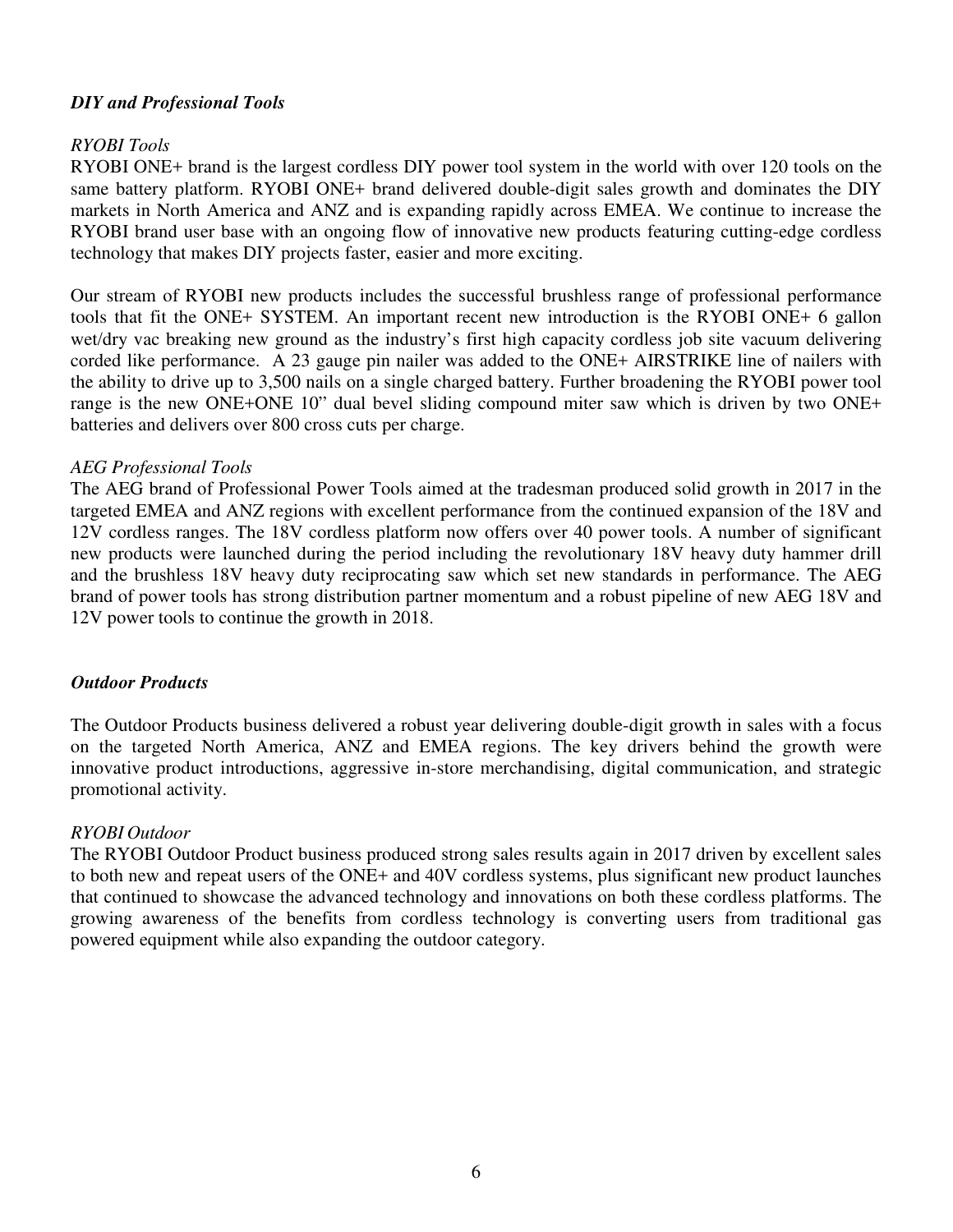RYOBI Outdoor Products experienced accelerating demand for the ONE+ high performance string trimmer, hedge trimmer, jet fan blower and chain saws. We gained market share with our innovative range of ONE+ and 40V mowers. Several notable new product innovations included the brushless ONE+ LITHIUM+ cordless trimmer, a RYOBI 40V brushless 20" mower, a redesigned 40V jet fan blower, and a RYOBI 38" riding mower, all surpassing sales expectations. The cordless mowers are delivering first to market performance with broad user acceptance. The 20" 40V mower expands an already successful range and brings excellent performance with industry best performance. More and more DIY end users are moving to the convenience of cordless products when working outdoors.

# **Floor Care and Appliances**

The Floor Care and Appliance business declined 8.3% and accounted for 15.3% of TTI sales. With our outstanding brand portfolio including HOOVER, DIRT DEVIL, ORECK and VAX, the business is focusing on high growth cordless products and leveraging the TTI cordless technology. Sales of cordless vacuums grew double digit across all geographies, validating our strategic plan aimed at increased profitability and a return to top line growth in the long term. The business is making progress executing the strategic changes by investing in R&D for cordless technology and new product development, discontinuation of nonstrategic products and streamlining operations. During the year we invested in new production lines for our cordless products at our world class manufacturing facility. This is a critical step as we leverage our larger cordless power tool core competencies in floor care manufacturing.

### *North America*

The North America business delivered growth in the cordless segment highlighted by the successful launch of the HOOVER REACT cordless pole vacuum and HOOVER FUSION cordless vacuum, both with market leading run time and performance of the ONE PWR cordless battery system with rapid charge. The new HOOVER power scrub range of carpet extractors gained momentum in the second half of 2017 and represents the start of a new portfolio of carpet extractors and accompanying cleaning solutions.

The DIRT DEVIL brand had an outstanding year outpacing the industry by growing at a double-digit rate. This was a result of successful product launches with the POWER MAX series of uprights and a range of cordless REACH MAX pole vacuums targeted toward the on-the-go millennial consumer. Our digital marketing and social media campaigns are proving highly effective in growing this segment of the market.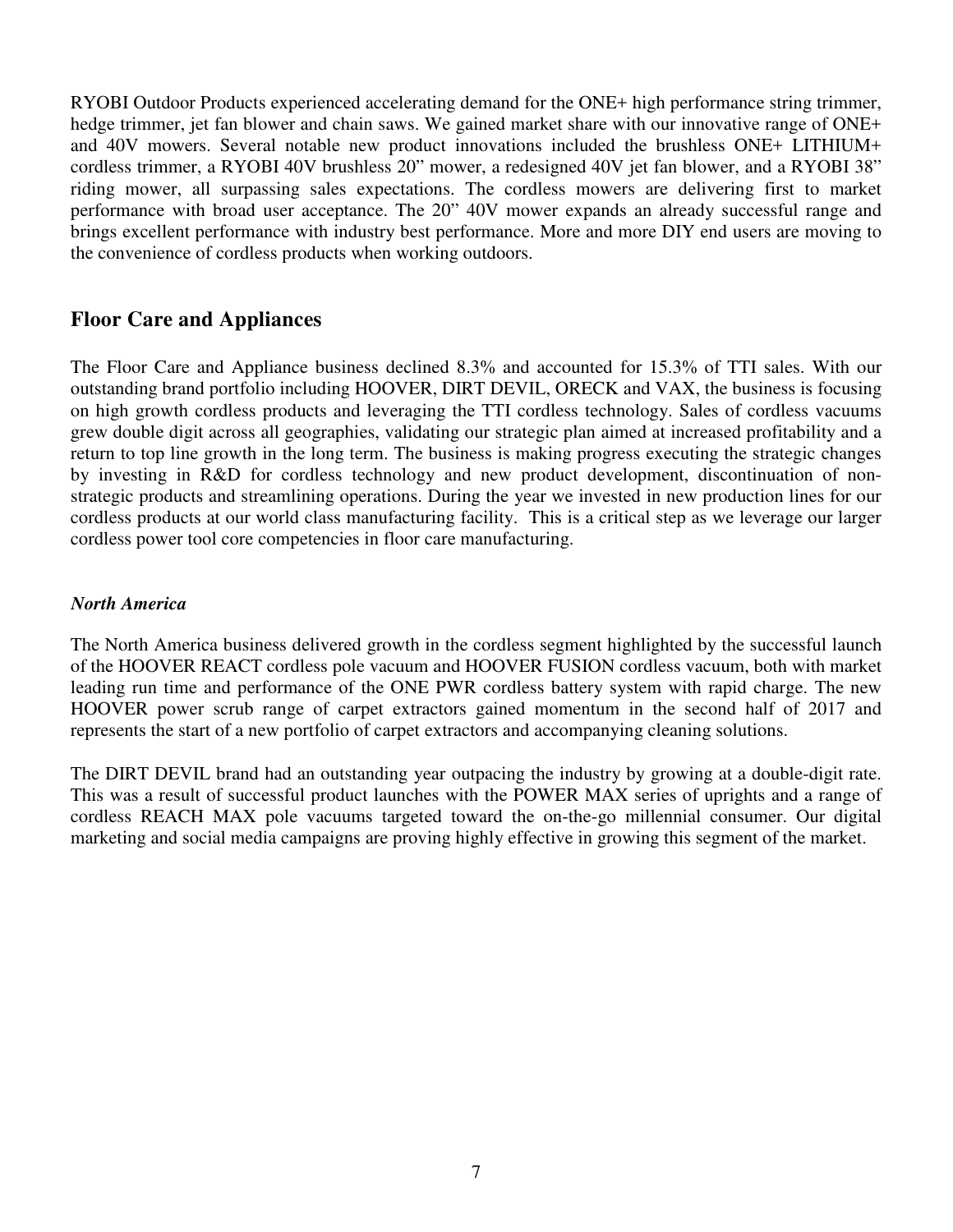Our ORECK brand introduced a range of cordless pole vacuums, incorporating new-to-world POD technology, providing an unsurpassed "clean air" management system. This powerful technology offers significant user benefits for the ORECK platform going forward. ORECK products are supported with a direct to consumer model and highly impactful digital marketing campaign. Additionally, the Hoover Commercial Cleaning business had a solid year with the expansion of its customer base in cordless cleaning with back packs and HUSHTONE cordless uprights. The HUSHTONE upright is the leading commercial cordless upright and expands our battery network.

### *Europe*

Floor Care business in Europe delivered strong growth in the strategic cordless stick vacuum category. In 2017 the innovative BLADE cordless stick vac was introduced in the UK market. Launching with two variants, both the BLADE 24V and BLADE 32V cordless stick vacs proved to be an immediate success with consumers adopting the efficient cleaning performance and long runtime of 35 minutes and 45 minutes respectively. The new floor cleaning head and DIRECT HELIX technology optimize airflow at all angles to maximize performance and efficiency. Following the successful UK launch, the BLADE cordless stick vac was launched across Europe and is achieving strong sales. We have a next generation BLADE in the pipeline which will further drive growth in the cordless floor care category in 2018. Another new product success is the VAX rapid power pro carpet washer offering our fastest ever carpet drying time and achieved our highest ever consumer rating.

# **DIVIDEND**

The Directors have recommended a final dividend of HK39.75 cents (approximately US5.12 cents) per share with a total of approximately US\$93,877,000 for the year ended December 31, 2017 (2016: HK30.00 cents (approximately US3.86 cents)) payable to the Company's shareholders whose names appear on the register of members of the Company on May 28, 2018. Subject to the approval of the shareholders at the forthcoming annual general meeting of the Company, the proposed final dividend is expected to be paid on or about June 22, 2018. This payment, together with the interim dividend of HK27.75 cents (approximately US3.57 cents) per share (2016: HK20.00 cents (approximately US2.57 cents)) paid on September 22, 2017, makes a total payment of HK67.50 cents (approximately US8.69 cents) per share for 2017 (2016: HK50.00 cents (approximately US6.44 cents)).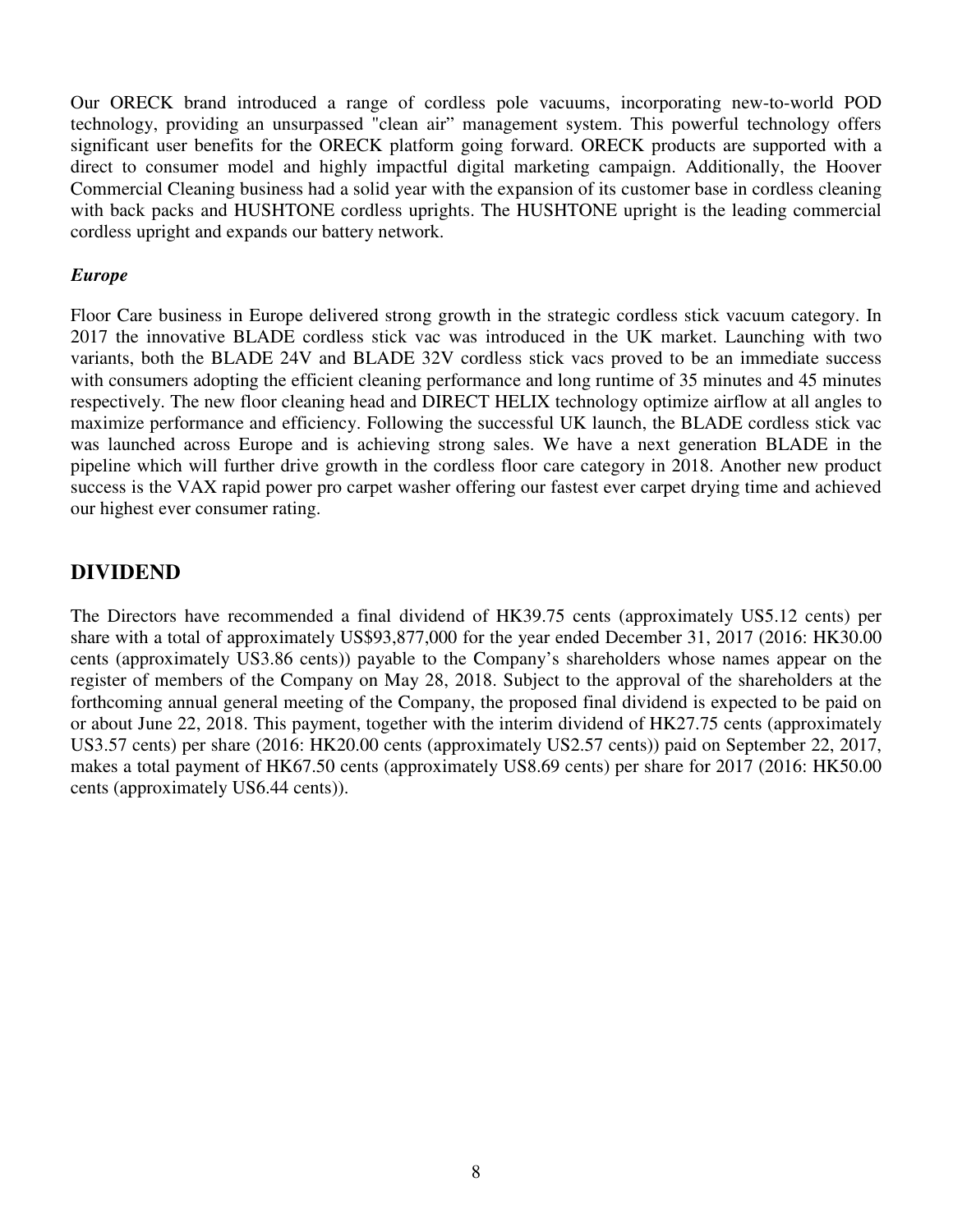# **FINANCIAL REVIEW**

## **FINANCIAL RESULTS**

### *Result Analysis*

The Group's revenue for the year amounted to US\$6.1 billion, an increase of 10.6% as compared to US\$5.5 billion in 2016. Profit attributable to Owners of the Company amounted to US\$470 million as compared to US\$409 million in 2016, an increase of 15.0%. Basic earnings per share for the year improved to US25.66 cents as compared to US22.32 cents in 2016.

EBITDA amounted to US\$728 million, an increase of 13.6% as compared to US\$641 million in 2016.

EBIT amounted to US\$519 million, an increase of 15.3% as compared to US\$450 million in 2016.

### *Gross Margin*

Gross margin improved to 36.7% as compared to 36.2% last year. The margin improvement was the result of new product introduction, product mix, category expansion, improvements in operational efficiency and supply chain productivity.

### *Operating Expenses*

Total operating expenses for the year amounted to US\$1,712 million as compared to US\$1,540 million in 2016, representing 28.2% of turnover (2016: 28.1%). The increase was mainly due to the strategic investments in new products.

Investments in product design and development amounted to US\$164 million, representing 2.7% of turnover (2016: 2.7%) reflecting our continuous strive for innovation. We will continue to invest in breakthrough technology and deliver broad base end-user products and categories as these are most critical not only to maintain sales growth momentum but also margin expansions.

Net interest expenses for the year amounted to US\$14 million as compared to US\$10 million in 2016, an increase of 35.0%. The increase mainly due to the increase in the volume of business and interest rate increased during the year. In view of the potential further rate increase, the Company will focus in managing its financial resources to be more efficient going forward. Interest coverage, expressed as a multiple of EBITDA to total interest was 30.2 times (2016: 30.0 times).

The effective tax rate, being tax charged for the year to before tax profits was at 6.9% (2016: 7.1%). The Group will continue to leverage its global operations and align its strategy to cope with various tax policies change globally to further improve overall tax efficiencies.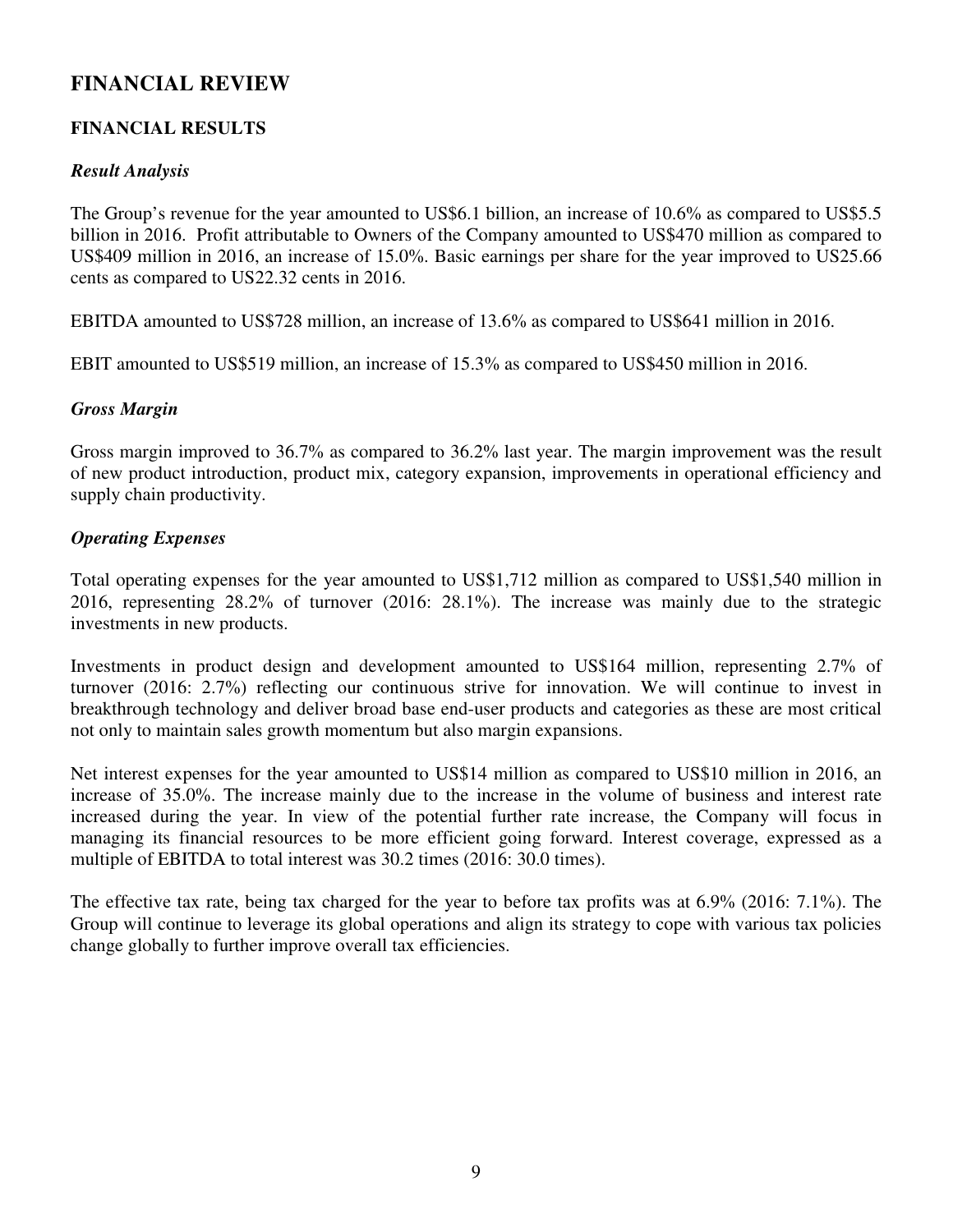### **LIQUIDITY AND FINANCIAL RESOURCES**

### *Shareholders' Funds*

Total shareholders' funds amounted to US\$2.7 billion as compared to US\$2.4 billion in 2016. Book value per share was at US\$1.49 as compared to US\$1.31 last year, an increase of 13.7%.

### *Financial Position*

The Group continued to maintain a strong financial position. As at December 31, 2017, the Group's cash and cash equivalents amounted to US\$864 million (2016: US\$803 million), of which 50.2%, 21.6%, 7.6% and 20.6% were denominated in US\$, RMB, EUR and other currencies respectively.

The Group's net gearing, expressed as a percentage of total net borrowing (excluding bank advance from factored trade receivables which are without recourse in nature) to equity attributable to Owners of the Company, improved from 5.2% in 2016 to net cash. The gearing improvement is the result of very disciplined and focused management over working capital. The Group remains confident that gearing, if any, will remain low going forward.

### *Bank Borrowings*

Long term borrowings accounted for 66.5% of total debts (2016: 52.8%).

The Group's major borrowings continued to be in US Dollars. Borrowings are predominantly LIBOR based. There is a natural hedge mechanism in place as the Group's major revenues are in US Dollars and currency exposure therefore is low. Currency, interest rate exposures, and cash management functions are all being closely monitored and managed by the Group's treasury team.

Amongst the bank borrowings, fixed rate debts account for 12.3% of the total debt, the balance being floating rate debts.

### *Working Capital*

Total inventory was at US\$1,467 million as compared to US\$1,296 million in 2016. Days inventory increased by 2 days from 86 days to 88 days. The higher inventory days as compared to past years was mainly due to the strategic decision to carry a higher level of inventory to support our service level, considering our high growth momentum. The Group will continue to focus in managing the inventory level and improve inventory turns.

Trade receivable turnover days were at 67 days as compared to 62 days last year. Excluding the gross up of the receivables factored which is without recourse in nature, receivable turnover days were at 62 days as compared to 57 days last year. The Group is comfortable with the quality of the receivables and will continue to exercise due care in managing the credit exposure.

Trade payable days were 95 days as compared to 89 days in 2016.

Working capital as a percentage of sales was at 16.5% as compared to 16.4% in 2016.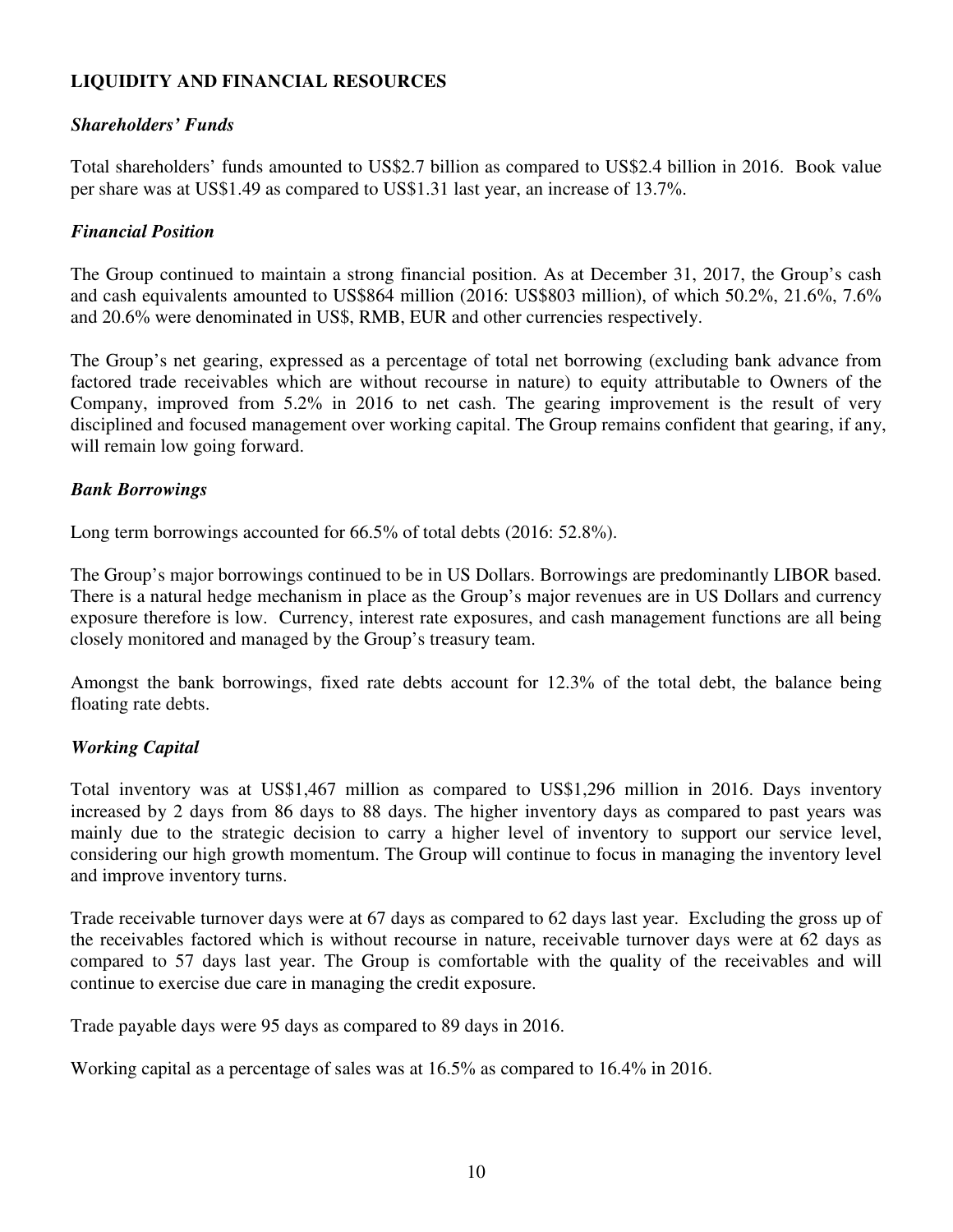## *Capital Expenditure*

Total capital expenditures for the year amounted to US\$205 million (2016: US\$190 million).

# *Capital Commitments and Contingent Liabilities*

As at December 31, 2017, total capital commitments for the acquisition of property, plant and equipment contracted for but not provided amounted to US\$22 million (2016: US\$33 million), and there were no material contingent liabilities or off balance sheet obligations.

# *Charge*

None of the Group's assets are charged or subject to encumbrance.

# *Major Customers and Suppliers*

For the year ended December 31, 2017

- (i) the Group's largest customer and five largest customers accounted for approximately 45.5% and 55.8% respectively of the Group's total revenue; and
- (ii) the Group's largest supplier and five largest suppliers accounted for approximately 4.7% and 16.7% respectively of the Group's total purchases (not including purchases of items which are of a capital nature).

As far as the Directors are aware, none of the Directors, their associates or any shareholders who owned more than 5% of TTI's share capital had any interest in the five largest customers or suppliers of the Group.

# **HUMAN RESOURCES**

The Group employed a total of 22,033 employees as at December 31, 2017 (2016: 20,642) in Hong Kong and overseas. Total staff cost for the year under review amounted to US\$963 million (2016: US\$807 million).

The Group regards human capital as vital for the Group's continuous growth and profitability and remains committed to improving the quality, competence and skills of all employees. It provides job-related training and leadership development programs throughout the organization. The Group continues to offer competitive remuneration packages, discretionary share options and bonuses to eligible staff, based on the performance of the Group and the individual employee.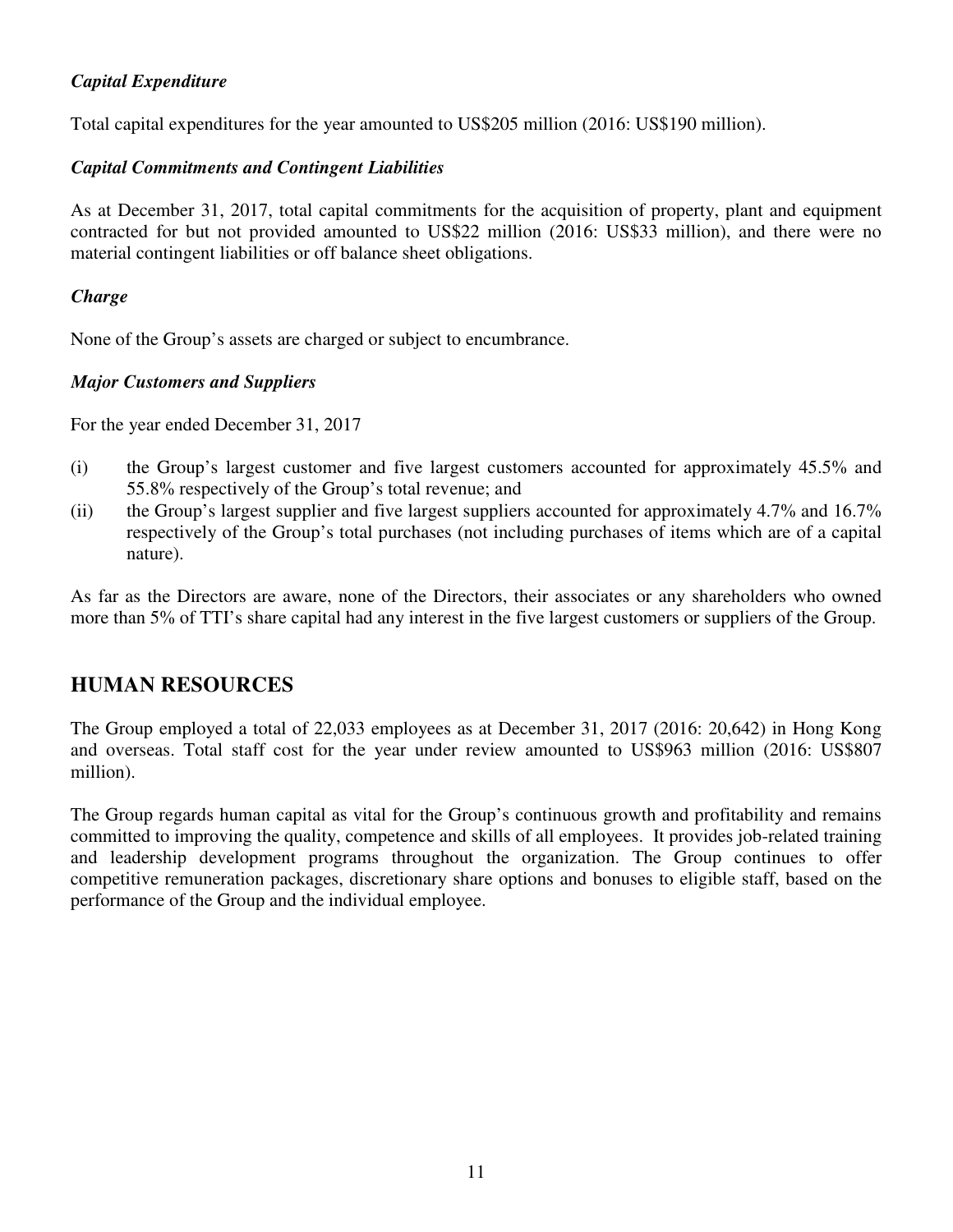# **CORPORATE STRATEGY AND BUSINESS MODEL**

The Group is a world-class leader in design, manufacturing and marketing of power tools, outdoor power equipment and floor care for consumers, professional and industrial users in the home improvement, infrastructure and construction industries. We are committed to implementing our long term strategic plan that focuses on "Powerful brands, Innovative Products, Operational Excellence and Exceptional People".

We continue to strengthen our portfolio of powerful brands with a focused marketing approach. Brands extension into new product categories and under-represented markets enable us to generate outstanding growth. Geographic expansion will be a highlight of TTI's future, our long term strategy is to aggressively build our business both inside and outside North America and we have spent relentless efforts to expand and establish presence in high potential markets around the world.

Introducing innovative new products is the centerpiece of our long term strategy. We continue to invest in building a high-speed product development process, enabling us to respond faster to customer requests and emerging opportunities, giving us a vigorous competitive advantage.

Our strategy in operational excellence will continue, we will drive further gains in efficiency across our manufacturing operations, supporting further margin improvement.

We continue to deploy our Leadership Development Program (LDP) to develop our pool of talent for the future. The LDP initiative is successfully feeding talent into key positions throughout the company.

# **REVIEW OF FINANCIAL INFORMATION**

The Audit Committee has reviewed with senior management of the Group and Messrs Deloitte Touche Tohmatsu the accounting principles and practices adopted by the Group and has discussed internal controls and financial reporting matters, including the review of Group's consolidated financial statements for the year ended December 31, 2017. The Board acknowledges its responsibility for the preparation of the accounts of the Group.

# **COMPLIANCE WITH THE CORPORATE GOVERNANCE CODE OF THE LISTING RULES**

The Company has complied with all the code provisions of the Corporate Governance Code set out in Appendix 14 of the Rules Governing the Listing of Securities on the Stock Exchange of Hong Kong Limited (the "Listing Rules") (the "Corporate Governance Code") throughout the year ended December 31, 2017, save that none of the Directors are appointed for a specific term since they are subject to retirement by rotation and re-election in accordance with the Articles of Association of the Company. Under Article 107(A) of the Articles of Association of the Company, one-third of the board of directors (the "Board") must retire by rotation at each general meeting of the Company, and if eligible, offer themselves for reelection.

The Company has also voluntarily complied with a number of the recommended best practices set out in the Corporate Governance Code, aimed at further enhancement of the Company's corporate governance standard as well as promotion of the best interests of the Company and shareholders as a whole.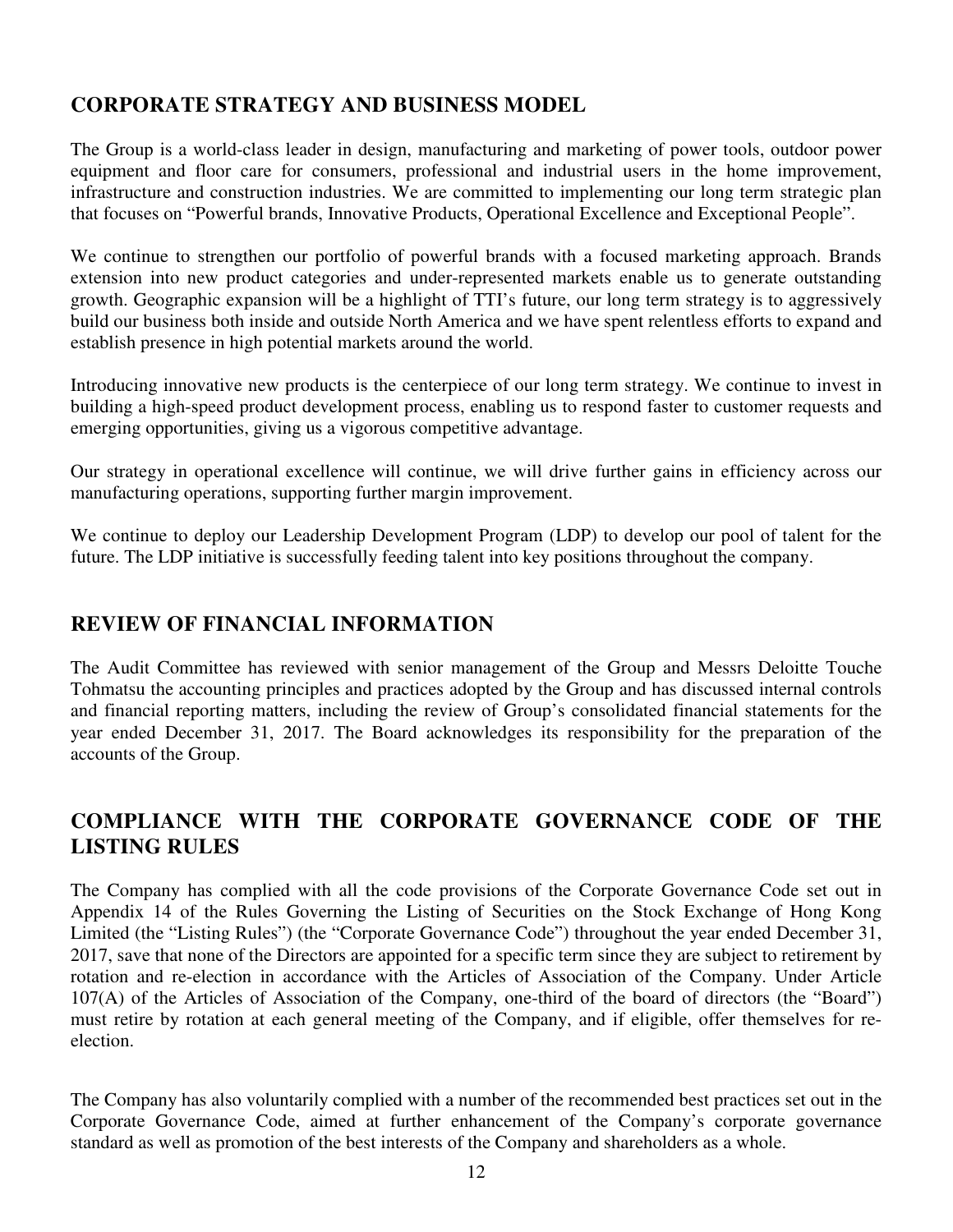# **COMPLIANCE WITH THE MODEL CODE OF THE LISTING RULES**

The Board has adopted the provisions of the Model Code for Securities Transactions by Directors of Listed Issuers set out in Appendix 10 of the Listing Rules (the "Model Code"). Specific enquiries have been made with all Directors who have confirmed that they have fully complied with the required standards as set out in the Model Code during the year ended December 31, 2017.

# **PURCHASE, SALE OR REDEMPTION OF SECURITIES**

A total of 1,500,000 ordinary shares (those bought back by the Company during 2016 at prices ranging from HK\$27.50 to HK\$28.15 per share) were settled and cancelled by the Company during 2017. The aggregate amount paid by the Company for such buy-backs cancelled during 2017 amounting to US\$5,388,000 was charged to the retained earnings.

The shares bought back were cancelled and accordingly the issued share capital of the Company was reduced. The buy-backs of the Company's shares during the year were effected by the Directors pursuant to the mandate granted by shareholders at the previous annual general meeting of the Company, with a view to benefiting shareholders as a whole by enhancing the net asset value per share and earnings per share of the Company.

Except as disclosed above, neither the Company nor any of its subsidiaries purchased, redeemed or sold any of the Company's listed securities during the year.

# **CLOSURE OF REGISTER OF MEMBERS**

The register of members of the Company will be closed for the following periods:

To ascertain members' eligibility to attend and vote at the 2018 Annual General Meeting, the register of members of the Company will be closed from May 16, 2018 to May 18, 2018, both days inclusive, during which period no transfers of shares will be effected. In order to qualify to attend and vote at the 2018 Annual General Meeting, all transfers accompanied by the relevant share certificates must be lodged with the Company's share registrars, Tricor Secretaries Limited, at Level 22, Hopewell Centre, 183 Queen's Road East, Hong Kong for registration not later than 4:00 p.m. on May 15, 2018.

To ascertain members' entitlement to the final dividend, the register of members of the Company will be closed on May 28, 2018 when no transfers of shares will be effected. In order to qualify for the final dividend, all transfers accompanied by the relevant share certificates must be lodged with the Company's share registrars, Tricor Secretaries Limited, at Level 22, Hopewell Centre, 183 Queen's Road East, Hong Kong for registration not later than 4:00 p.m. on May 25, 2018.

# **ANNUAL GENERAL MEETING**

The annual general meeting of the Company will be held on May 18, 2018 and the notice of the annual general meeting will be published and dispatched to the shareholders of the Company within the prescribed time and in such manner as required under the Listing Rules.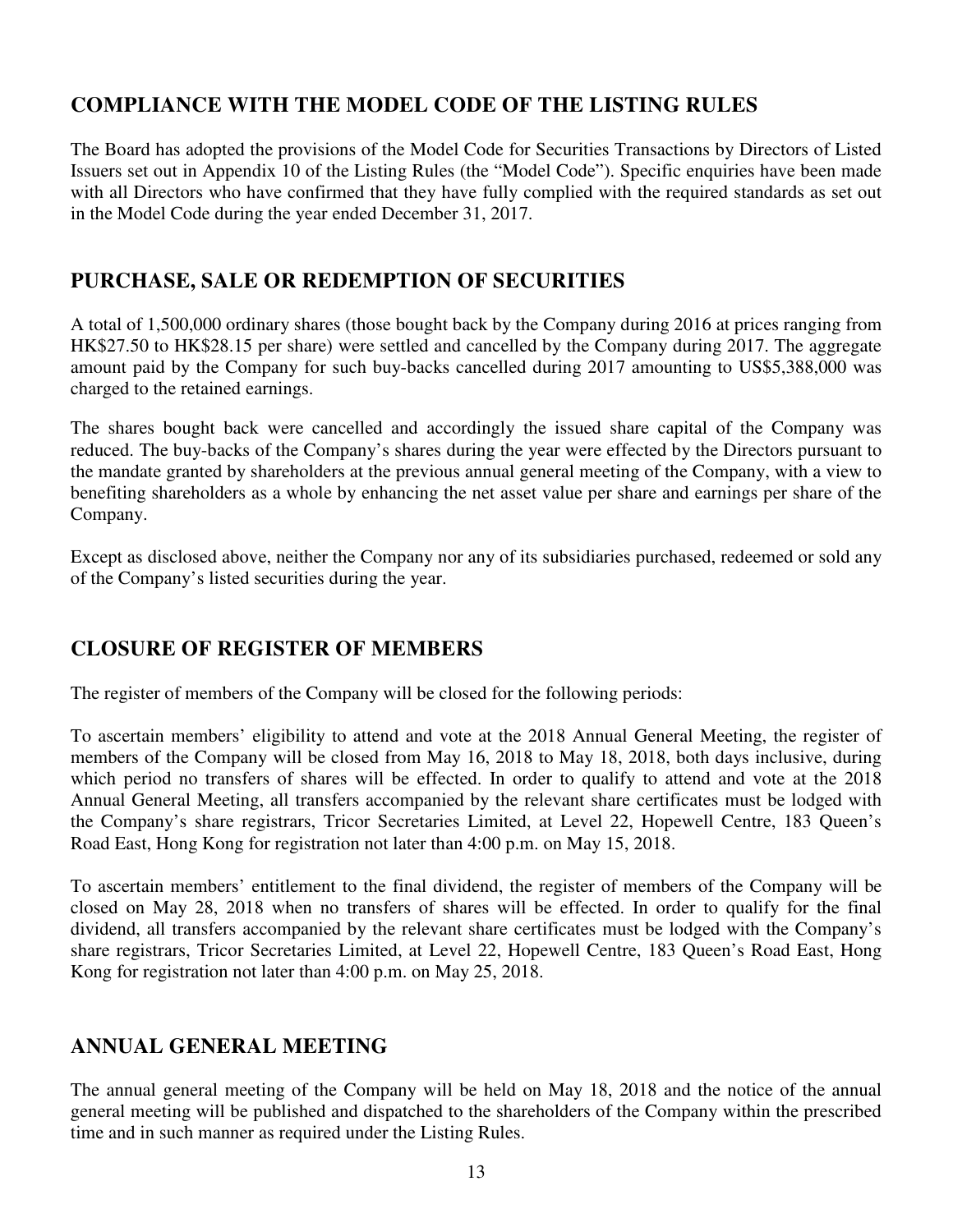# **EXCITING FUTURE**

Our ambition is to fundamentally change the way the world works at home and on the jobsite. We continue to invest in the future through technology and product development teams that are driving the flow of innovative new products and creating opportunities for previously unimagined category expansion. We have a portfolio of powerful brands and leading cordless platforms which are being deployed across the globe.

2018 has started strong as we continue to execute our cordless vision and drive geographic and category expansion. Investment in cordless technology and our new product development process will generate an expanding flow of new products for 2018. New products and ground-breaking technologies like the MILWAUKEE FUEL and RYOBI brushless technology are being launched across our strategic cordless platforms of MILWAUKEE M12 and M18 and RYOBI ONE+ and 40V. New categories leveraging these cordless platforms are being entered and successfully expanded with industry changing innovations like MILWAUKEE High Output Lighting and Ryobi range of cordless Lawn Mowers. Our obsession on focusing on the customer is generating opportunities in complimentary Accessories, Storage and Hand Tool products. We are realizing substantial progress in expanding our global reach through the deployment of TTI's brands and cordless leadership into strategically targeted geographies, many of these only now opening up to the benefits of cordless technology.

TTI is committed to operating as a responsible corporate citizen of the world with environmental, social and governance best practices as we grow the business.

On behalf of the Board, we would like to express our appreciation to our shareholders, loyal customers and everyone at TTI for their dedication, commitment and hard work. With our well-defined strategy, business momentum, and customer focus, we feel very confident that 2018 will be another outstanding year.

> By Order of the Board **Horst Julius Pudwill**  Chairman

### Hong Kong, March 13, 2018

*As at the date of this announcement, the Board comprises five group Executive Directors, namely Mr Horst Julius Pudwill (Chairman), Mr Stephan Horst Pudwill (Vice Chairman), Mr Joseph Galli Jr. (Chief Executive Officer), Mr Patrick Kin Wah Chan and Mr Frank Chi Chung Chan, two Non-executive Directors, namely Prof Roy Chi Ping Chung GBS BBS JP and Mr Camille Jojo and five Independent Non-executive Directors, namely Mr Christopher Patrick Langley OBE, Mr Manfred Kuhlmann, Mr Peter David Sullivan, Mr Vincent Ting Kau Cheung and Mr Johannes-Gerhard Hesse.*

*This results announcement is published on the website of the Company (www.ttigroup.com) and the HKExnews (www.hkexnews.hk).* 

*All trademarks and trade names listed other than AEG and RYOBI are owned by the Group.* 

*AEG is a registered trademark of AB Electrolux (publ.), and is used under license.* 

*RYOBI is a registered trademark of Ryobi Limited, and is used under license.*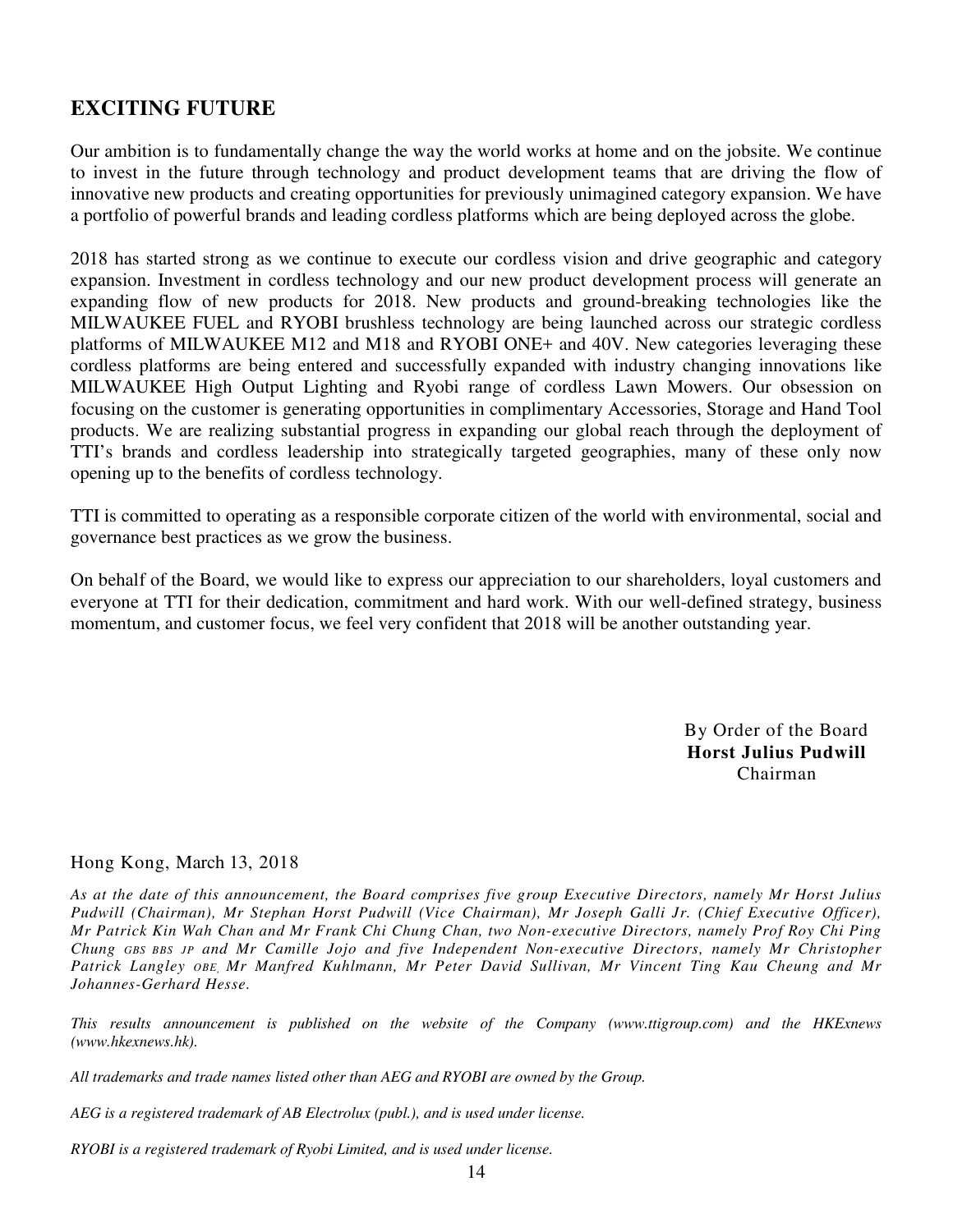# **RESULTS SUMMARY**

# **CONSOLIDATED STATEMENT OF PROFIT OR LOSS AND OTHER COMPREHENSIVE INCOME**

*For the year ended December 31, 2017* 

|                                                                     | <b>Notes</b>   | 2017            | 2016        |
|---------------------------------------------------------------------|----------------|-----------------|-------------|
|                                                                     |                | <b>US\$'000</b> | US\$'000    |
| Revenue                                                             | $\overline{2}$ | 6,063,633       | 5,480,413   |
| Cost of sales                                                       |                | (3,837,426)     | (3,495,234) |
|                                                                     |                |                 |             |
| Gross profit                                                        |                | 2,226,207       | 1,985,179   |
| Other income                                                        | $\mathfrak{Z}$ | 5,454           | 5,039       |
| Interest income                                                     |                | 10,792          | 11,653      |
| Selling, distribution and advertising expenses                      |                | (925, 146)      | (794, 280)  |
| Administrative expenses                                             |                | (623,710)       | (598, 492)  |
| Research and development costs                                      |                | (163, 621)      | (147, 277)  |
| Finance costs                                                       | $\overline{4}$ | (24, 480)       | (21,793)    |
|                                                                     |                |                 |             |
| Profit before taxation                                              |                | 505,496         | 440,029     |
| Taxation charge                                                     | 5              | (34, 972)       | (31,242)    |
|                                                                     |                |                 |             |
| Profit for the year                                                 | 6              | 470,524         | 408,787     |
| Other comprehensive income (loss):                                  |                |                 |             |
| Items that will not be reclassified subsequently to profit or loss, |                |                 |             |
| net of related income tax:                                          |                |                 |             |
| Remeasurement of defined benefit obligations                        |                | (7, 325)        | (7,063)     |
|                                                                     |                |                 |             |
| Items that may be reclassified subsequently to profit or loss:      |                |                 |             |
| Fair value (loss) gain on foreign currency forward                  |                |                 |             |
| contracts in hedge accounting                                       |                | (46,936)        | 29,339      |
| Exchange differences on translation of foreign operations           |                | 62,671          | (82,000)    |
|                                                                     |                |                 |             |
| Other comprehensive income (loss) for the year                      |                | 8,410           | (59, 724)   |
|                                                                     |                |                 |             |
| Total comprehensive income for the year                             |                | 478,934         | 349,063     |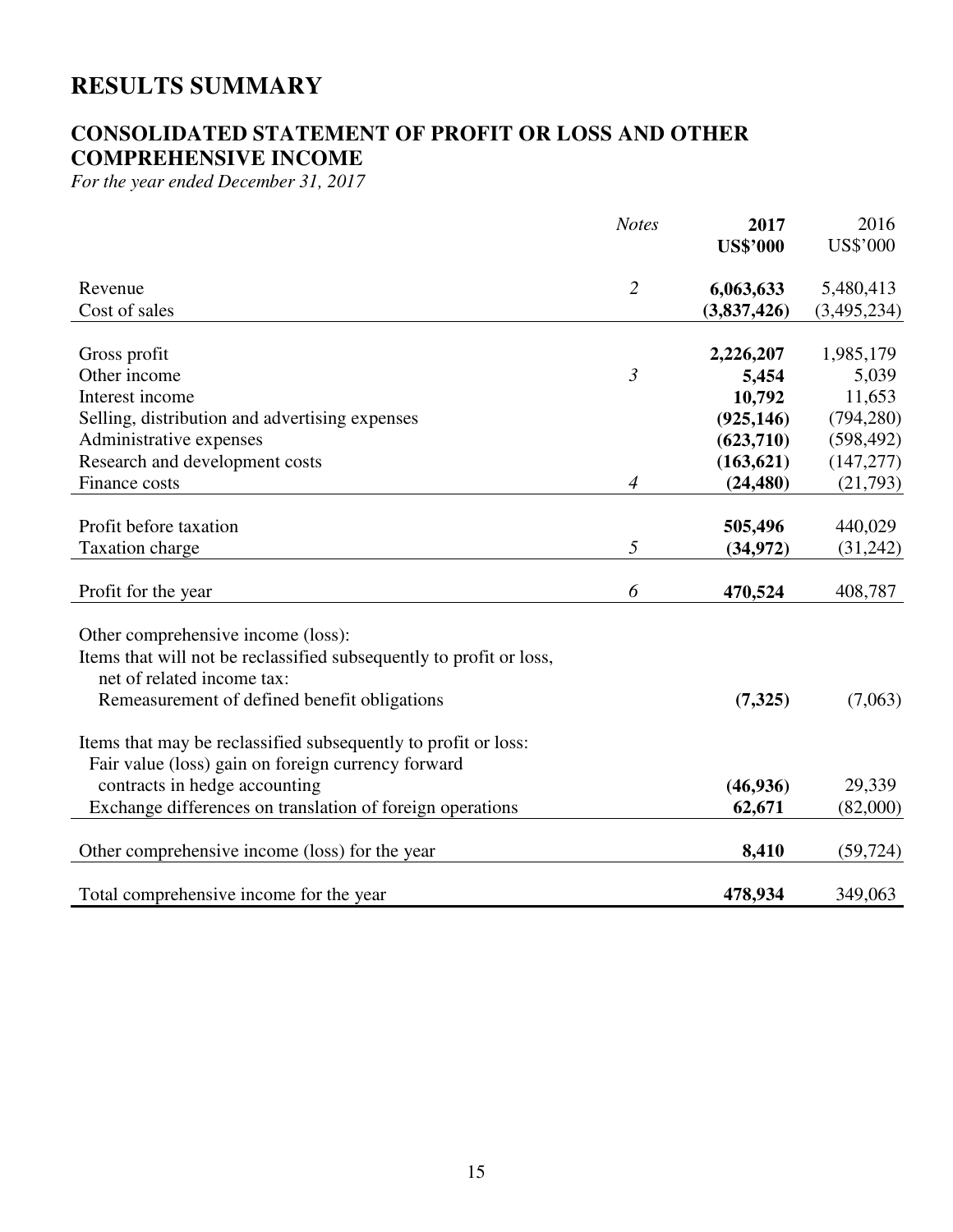|                                             | <b>Note</b> | 2017            | 2016            |
|---------------------------------------------|-------------|-----------------|-----------------|
|                                             |             | <b>US\$'000</b> | <b>US\$'000</b> |
| Profit for the year attributable to:        |             |                 |                 |
| Owners of the Company                       |             | 470,425         | 408,982         |
| Non-controlling interests                   |             | 99              | (195)           |
|                                             |             | 470,524         | 408,787         |
| Total comprehensive income attributable to: |             |                 |                 |
| Owners of the Company                       |             | 478,835         | 349,258         |
| Non-controlling interests                   |             | 99              | (195)           |
|                                             |             | 478,934         | 349,063         |
| Earnings per share (US cents)               | 7           |                 |                 |
| <b>Basic</b>                                |             | 25.66           | 22.32           |
| Diluted                                     |             | 25.58           | 22.24           |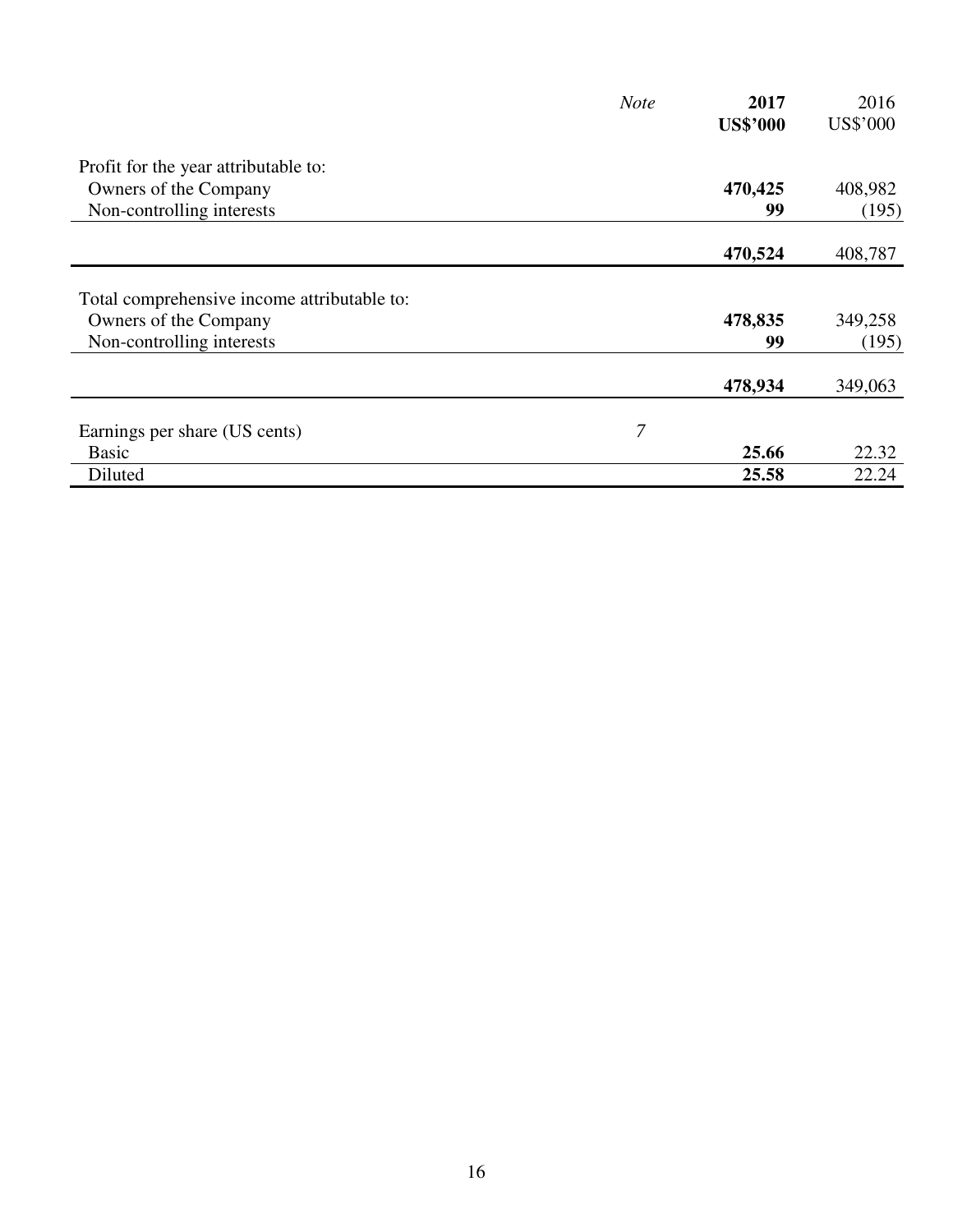# **CONSOLIDATED STATEMENT OF FINANCIAL POSITION**

*As at December 31, 2017* 

|                                                        | <b>Notes</b> | 2017<br><b>US\$'000</b> | 2016<br><b>US\$'000</b> |
|--------------------------------------------------------|--------------|-------------------------|-------------------------|
|                                                        |              |                         |                         |
| <b>ASSETS</b>                                          |              |                         |                         |
| <b>Non-current assets</b>                              |              |                         |                         |
| Property, plant and equipment                          | 8 & 12       | 688,868                 | 601,230                 |
| Lease prepayments                                      |              | 30,836                  | 29,581                  |
| Goodwill                                               |              | 555,350                 | 553,194                 |
| Intangible assets                                      |              | 580,424                 | 546,636                 |
| Interests in associates                                |              | 2,780                   | 3,667                   |
| Available-for-sale investments                         |              | 3,697                   | 613                     |
| Derivative financial instruments                       |              | 9,558                   | 9,986                   |
| Deferred tax assets                                    |              | 92,939                  | 178,191                 |
|                                                        |              |                         |                         |
|                                                        |              | 1,964,452               | 1,923,098               |
| <b>Current assets</b>                                  |              |                         |                         |
| Inventories                                            |              | 1,467,420               | 1,296,425               |
| Trade and other receivables                            | 9            | 1,136,876               | 950,882                 |
| Deposits and prepayments                               |              | 112,627                 | 98,638                  |
| <b>Bills</b> receivable                                |              | 8,008                   | 11,190                  |
| Tax recoverable                                        |              | 6,698                   | 11,694                  |
| Trade receivables from an associate                    |              | 2,790                   | 3,540                   |
| Derivative financial instruments                       |              | 3,798                   | 20,199                  |
| Held-for-trading investments                           |              | 32,293                  |                         |
| Bank balances, deposits and cash                       |              | 863,515                 | 804,741                 |
|                                                        |              |                         |                         |
|                                                        |              | 3,634,025               | 3,197,309               |
| <b>Current liabilities</b>                             |              |                         |                         |
| Trade and other payables                               | 10           | 1,574,402               | 1,330,807               |
| Bills payable                                          |              | 54,952                  | 54,137                  |
| Warranty provision                                     |              | 97,268                  | 80,088                  |
| Tax payable                                            |              | 23,912                  | 100,164                 |
| Derivative financial instruments                       |              | 43,830                  | 2,175                   |
| Obligations under finance leases - due within one year |              | 2,895                   | 2,982                   |
| Discounted bills with recourse                         |              | 87,837                  | 93,897                  |
| Unsecured borrowings - due within one year             |              | 260,342                 | 403,825                 |
| <b>Bank</b> overdrafts                                 |              |                         | 1,656                   |
|                                                        |              |                         |                         |
|                                                        |              | 2,145,438               | 2,069,731               |
|                                                        |              |                         |                         |
| Net current assets                                     |              | 1,488,587               | 1,127,578               |
|                                                        |              |                         |                         |
| Total assets less current liabilities                  |              | 3,453,039               | 3,050,676               |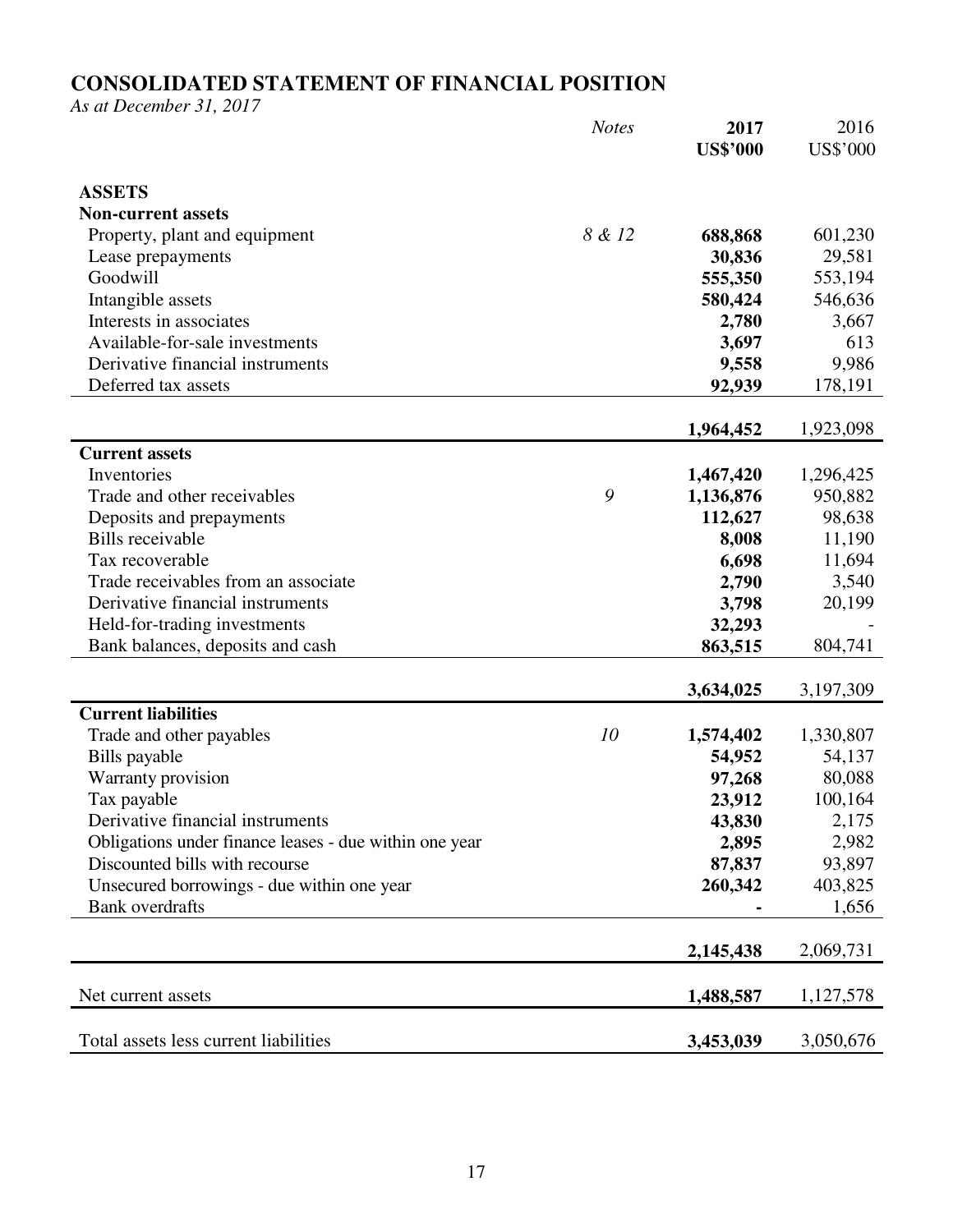|                                                                           | <b>Note</b> | 2017               | 2016               |
|---------------------------------------------------------------------------|-------------|--------------------|--------------------|
|                                                                           |             | <b>US\$'000</b>    | US\$'000           |
| <b>Capital and Reserves</b>                                               |             |                    |                    |
| Share capital                                                             | 11          | 653,918            | 649,214            |
| Reserves                                                                  |             | 2,087,307          | 1,750,324          |
| Equity attributable to Owners of the Company<br>Non-controlling interests |             | 2,741,225<br>(507) | 2,399,538<br>(606) |
|                                                                           |             |                    |                    |
| Total equity                                                              |             | 2,740,718          | 2,398,932          |
| <b>Non-current Liabilities</b>                                            |             |                    |                    |
| Obligations under finance leases - due after one year                     |             | 8,722              | 10,760             |
| Unsecured borrowings - due after one year                                 |             | 564,678            | 490,452            |
| Retirement benefit obligations                                            |             | 124,517            | 108,167            |
| Deferred tax liabilities                                                  |             | 14,404             | 42,365             |
|                                                                           |             | 712,321            | 651,744            |
| Total equity and non-current liabilities                                  |             | 3,453,039          | 3,050,676          |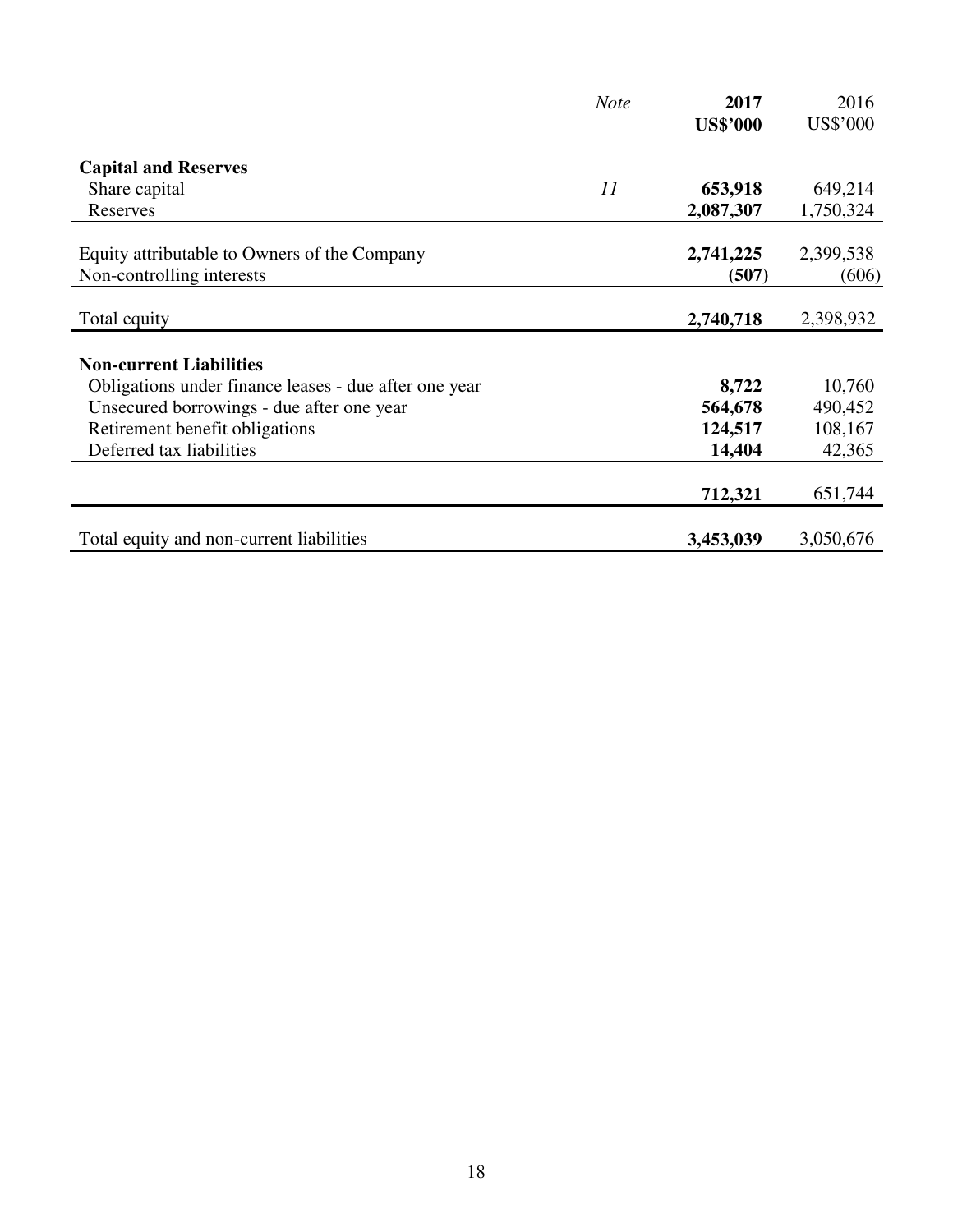# **NOTES TO THE CONSOLIDATED FINANCIAL STATEMENTS**

### **1. Basis of Preparation and Accounting Policies**

The consolidated financial statements have been prepared on the historical cost basis except for certain financial instruments that are measured at fair value, as appropriate.

The consolidated financial statements have been prepared in accordance with Hong Kong Financial Reporting Standards ("HKFRSs").

The financial information relating to the years ended December 31, 2017 and 2016 included in this preliminary announcement of annual results 2017 do not constitute the Company's statutory annual consolidated financial statements for those years but are derived from those financial statements. Further information relating to these statutory financial statements required to be disclosed in accordance with section 436 of the Companies Ordinance (Cap. 622) is as follows:

The Company has delivered the financial statements for the year ended December 31, 2016 to the Registrar of Companies as required by section 662(3) of, and Part 3 of Schedule 6 to, the Companies Ordinance (Cap. 622) and will deliver the financial statements for the year ended December 31, 2017 in due course.

The Company's auditor has reported on the financial statements of the Group for both years. The auditor's reports were unqualified; did not include a reference to any matters to which the auditor drew attention by way of emphasis without qualifying its reports; and did not contain a statement under sections 406(2), 407(2) or (3) of the Companies Ordinance (Cap. 622).

### **Amendments to HKFRSs that are mandatorily effective for the current year**

The Group has applied the following amendments to HKFRSs issued by the Hong Kong Institute of Certified Public Accountants ("HKICPA") for the first time in the current year:

| Amendments to HKAS 7   | Disclosure Initiative                                    |
|------------------------|----------------------------------------------------------|
| Amendments to HKAS 12  | Recognition of Deferred Tax Assets for Unrealized Losses |
| Amendments to HKFRS 12 | As part of the Annual Improvements to HKFRSs             |
|                        | 2014 - 2016 Cycle                                        |

Except as described below, the application of the amendments to HKFRSs in the current year has had no material impact on the Group's financial performance and positions for the current and prior years and/or on the disclosures set out in these consolidated financial statements.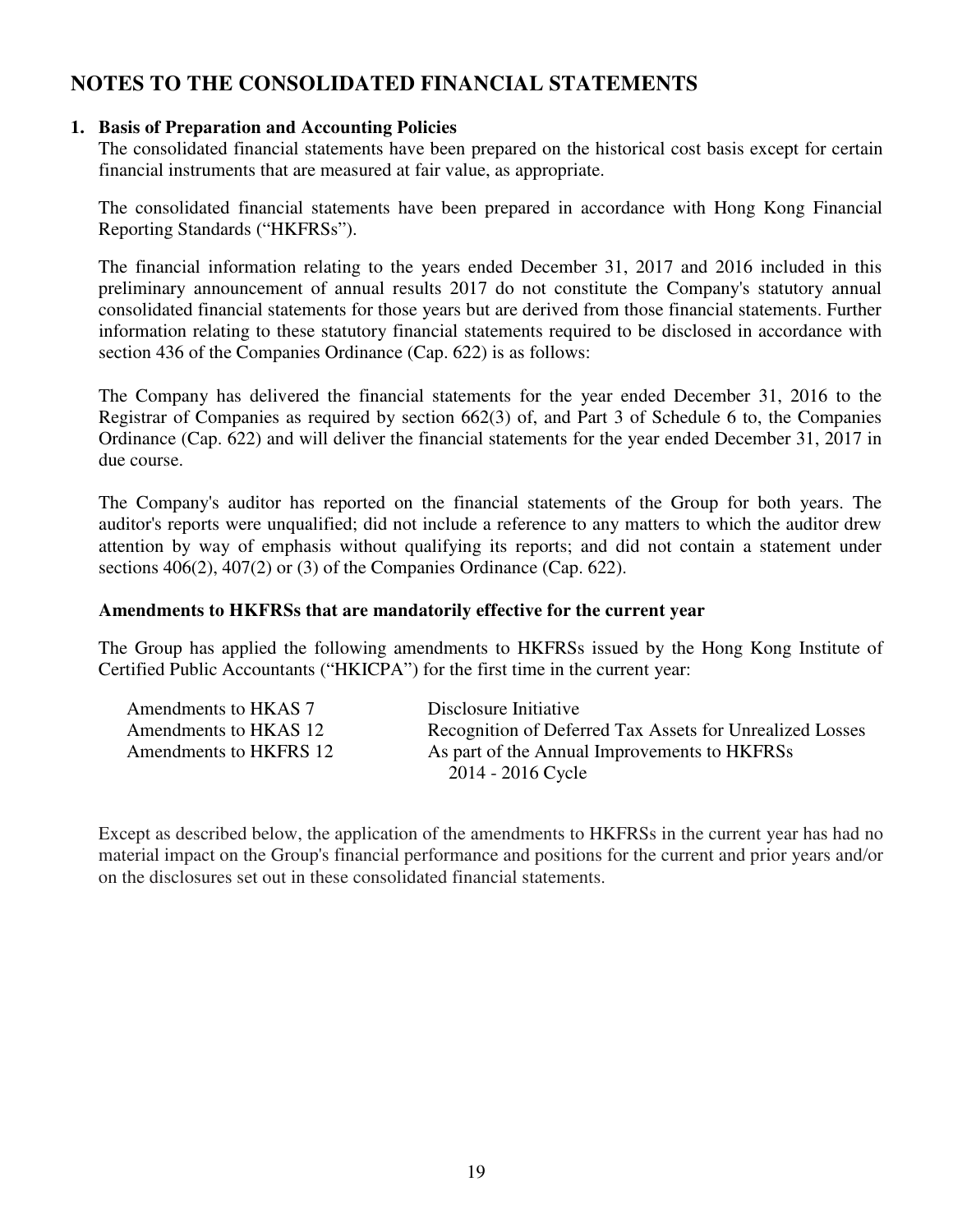### **Amendments to HKAS 7 Disclosure Initiative**

The Group has applied these amendments for the first time in the current year. The amendments require an entity to provide disclosures that enable users of financial statements to evaluate changes in liabilities arising from financing activities, including both cash and non-cash changes. In addition, the amendments also require disclosures on changes in financial assets if cash flows from those financial assets were, or future cash flows will be, included in cash flows from financing activities.

Specifically, the amendments require the following to be disclosed: (i) changes from financing cash flows; (ii) changes arising from obtaining or losing control of subsidiaries or other businesses; (iii) the effect of changes in foreign exchange rates; (iv) changes in fair values; and (v) other changes.

### **New and revised HKFRSs in issue but not yet effective**

The Group has not early applied the following new and revised HKFRSs that have been issued but are not yet effective as at January 1, 2017:

| Financial Instruments <sup>1</sup>                                                                    |
|-------------------------------------------------------------------------------------------------------|
| Revenue from Contracts with Customers and the Related<br>$A$ mendments <sup>1</sup>                   |
| Leases <sup>2</sup>                                                                                   |
| Insurance Contracts <sup>4</sup>                                                                      |
| Foreign Currency Transactions and Advance<br>Consideration <sup>1</sup>                               |
| Uncertainty over Income Tax Treatments <sup>2</sup>                                                   |
| Classification and Measurement of Share-based Payment<br>Transactions <sup>1</sup>                    |
| Applying HKFRS 9 Financial Instruments with HKFRS 4<br>Insurance Contracts <sup>1</sup>               |
| Prepayment Features with Negative Compensation <sup>2</sup>                                           |
| Sale or Contribution of Assets between an Investor and<br>its Associate or Joint Venture <sup>3</sup> |
| As part of the Annual Improvements to HKFRSs<br>2014-2016 Cycle <sup>1</sup>                          |
| Long-term Interests in Associates and Joint Ventures <sup>2</sup>                                     |
| Transfers of Investment Property <sup>1</sup>                                                         |
| Annual Improvement to HKFRSs 2015-2017 cycle <sup>2</sup>                                             |
|                                                                                                       |

1 Effective for annual periods beginning on or after January 1, 2018.

2 Effective for annual periods beginning on or after January 1, 2019.

3 Effective for annual periods beginning on or a date to be determined.

4 Effective for annual periods beginning on or after January 1, 2021.

Other than described below, the directors of the Company consider the application of the new and revised HKFRSs and interpretations would not have any material impact on the consolidated financial statements.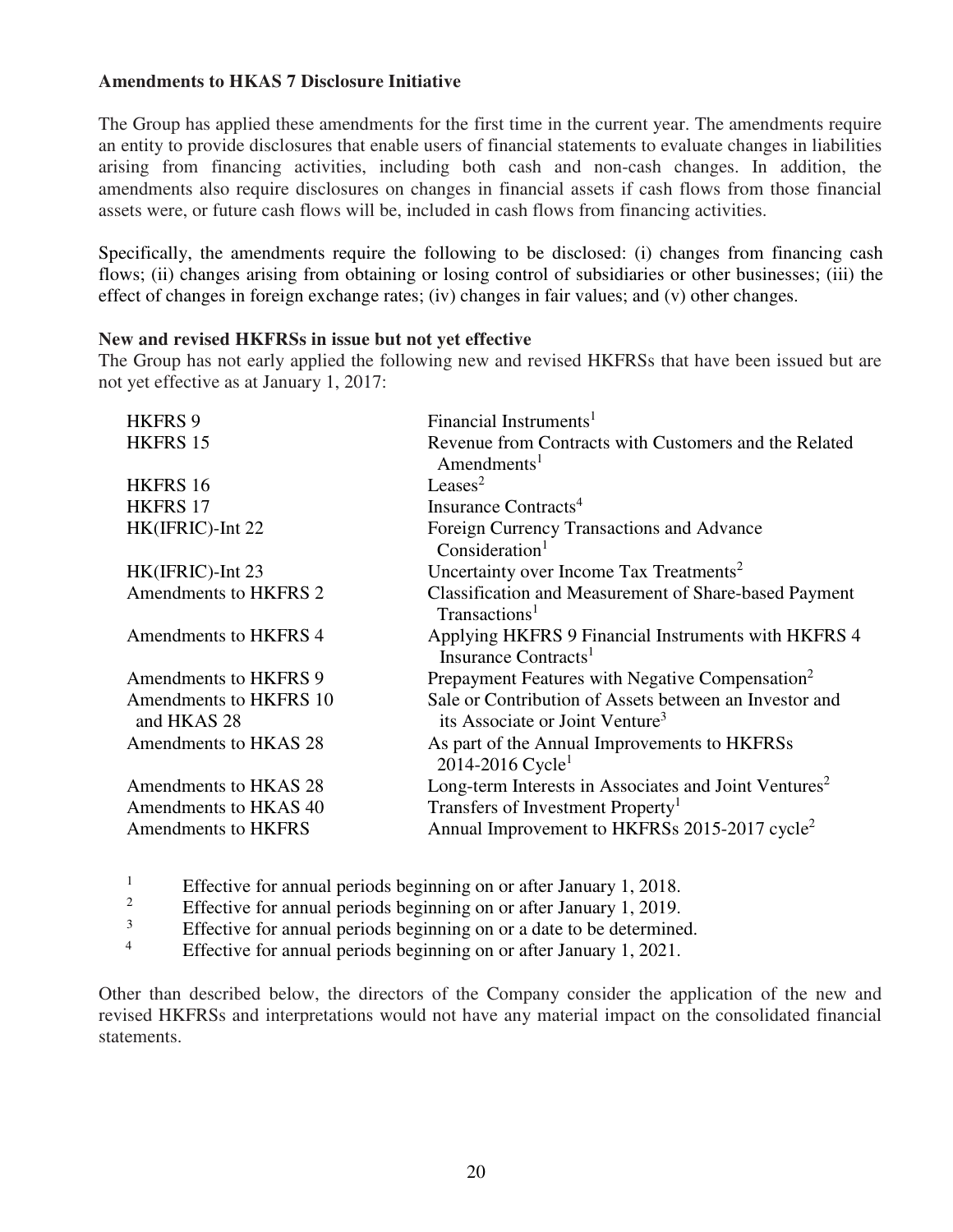### **HKFRS 9 Financial Instruments**

HKFRS 9 introduces new requirements for the classification and measurement of financial assets, financial liabilities, general hedge accounting and impairment requirements for financial assets.

The key requirements of HKFRS 9 which are relevant to the Group are:

- All recognized financial assets that are within the scope of HKFRS 9 are required to be subsequently measured at amortized cost or fair value. Specifically, debt investments that are held within a business model whose objective is to collect the contractual cash flows, and that have contractual cash flows that are solely payments of principal and interest on the principal outstanding are generally measured at amortized cost at the end of subsequent accounting periods. Debt instruments that are held within a business model whose objective is achieved both by collecting contractual cash flows and selling financial assets, and that have contractual terms of the financial asset give rise on specified dates to cash flows that are solely payments of principal and interest on the principal amount outstanding, are generally measured at fair value through other comprehensive income ("FVTOCI"). All other financial assets are measured at their fair value at the end of subsequent accounting periods. In addition, under HKFRS 9, entities may make an irrevocable election to present subsequent changes in the fair value of an equity investment (that is not held for trading) in other comprehensive income, with only dividend income generally recognized in profit or loss.
- In relation to the impairment of financial assets, HKFRS 9 requires an expected credit loss model, as opposed to an incurred credit loss model under HKAS 39. The expected credit loss model requires an entity to account for expected credit losses and changes in those expected credit losses at each reporting date to reflect changes in credit risk since initial recognition. In other words, it is no longer necessary for a credit event to have occurred before credit losses are recognized.
- The new general hedge accounting requirements retain the three types of hedge accounting mechanisms currently available in HKAS 39. However, greater flexibility has been introduced to the types of transactions eligible for hedge accounting, specifically broadening the types of instruments that qualify for hedging instruments and the types of risk components of non-financial items that are eligible for hedge accounting. In addition, the retrospective quantitative effectiveness test has been removed. Enhanced disclosure requirements about an entity's risk management activities have also been introduced.

Based on the Group's financial instruments and risk management policies as at December 31, 2017, the directors of the Company anticipate the following potential impact on initial application of HKFRS 9:

### *Classification and measurement*:

- Equity securities classified as available-for-sale investments carried at cost less impairment: these securities qualified for designation as measured at FVTOCI under HKFRS 9, however, the Group plans not to elect the option for designating these securities to be measured at FVTOCI and will measure these securities at fair value with subsequent fair value gains or losses to be recognized in profit or loss. Upon initial application of HKFRS 9, the directors of the Company do not anticipate that fair value changes related to these securities will have material impact on the Group's consolidated financial statements.
- All other financial assets and financial liabilities will continue to be measured on the same bases as are currently measured under HKAS 39.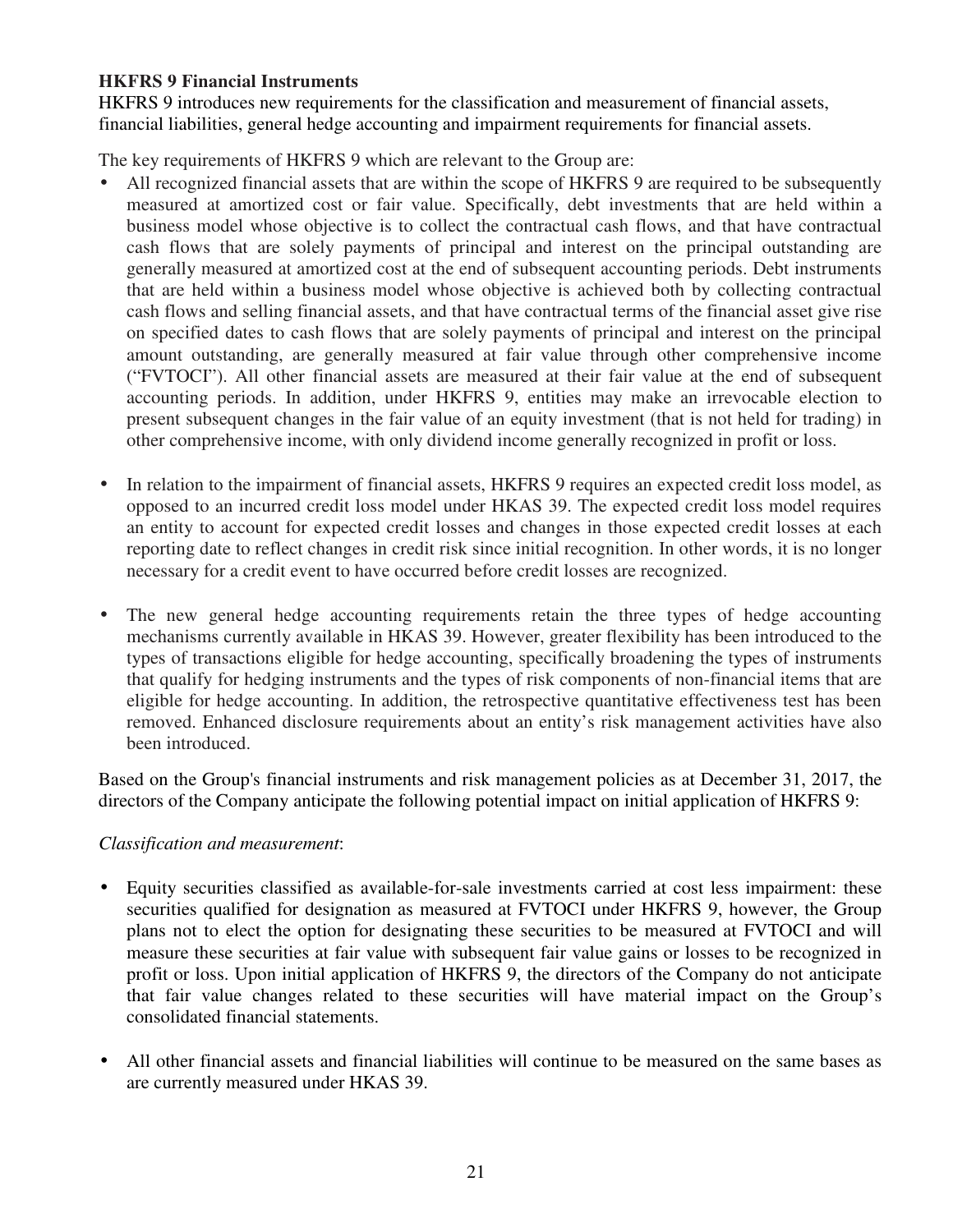### *Impairment*

In general, the directors of the Company anticipate that the application of the expected credit loss model of HKFRS 9 will result in earlier provision of credit losses which are not yet incurred in relation to the Group's financial assets measured at amortized costs and other items that subject to the impairment provisions upon application of HKFRS 9 by the Group.

Based on the assessment by the directors of the Company, if the expected credit loss model were to be applied by the Group, the accumulated amount of impairment loss to be recognized by Group as at January 1, 2018 would be slightly increased as compared to the accumulated amount recognized under HKAS 39 mainly attributable to expected credit losses provision on trade receivables. Such further impairment recognized under expected credit loss model would reduce the opening retained profits at January 1, 2018.

### *Hedge accounting*

As the new hedge accounting requirements will align more closely with the Group's risk management policies, with generally more qualifying hedging instruments and hedged items, an assessment of the Group's current hedging relationships indicates that they will qualify as continuing hedging relationships upon application of HKFRS 9. Accordingly, the directors of the Company anticipate that the application of the new hedging requirements may not have a material impact on the Group's current hedge designation and hedge accounting.

### **HKFRS 15 Revenue from Contracts with Customers**

HKFRS 15 was issued which establishes a single comprehensive model for entities to use in accounting for revenue arising from contracts with customers. HKFRS 15 will supersede the current revenue recognition guidance including HKAS 18 Revenue, HKAS 11 Construction Contracts and the related interpretations when it becomes effective.

The core principle of HKFRS 15 is that an entity should recognize revenue to depict the transfer of promised goods or services to customers in an amount that reflects the consideration to which the entity expects to be entitled in exchange for those goods or services. Specifically, the standard introduces a 5 step approach to revenue recognition:

- Step 1: Identify the contract(s) with a customer
- Step 2: Identify the performance obligations in the contract
- Step 3: Determine the transaction price
- Step 4: Allocate the transaction price to the performance obligations in the contract
- Step 5: Recognize revenue when (or as) the entity satisfies a performance obligation

Under HKFRS 15, an entity recognizes revenue when (or as) a performance obligation is satisfied, i.e. when 'control' of the goods or services underlying the particular performance obligation is transferred to the customer. Far more prescriptive guidance has been added in HKFRS 15 to deal with specific scenarios. Furthermore, extensive disclosures are required by HKFRS 15.

In 2016, the HKICPA issued Clarifications to HKFRS 15 in relation to the identification of performance obligations, principal versus agent considerations, as well as licensing application guidance.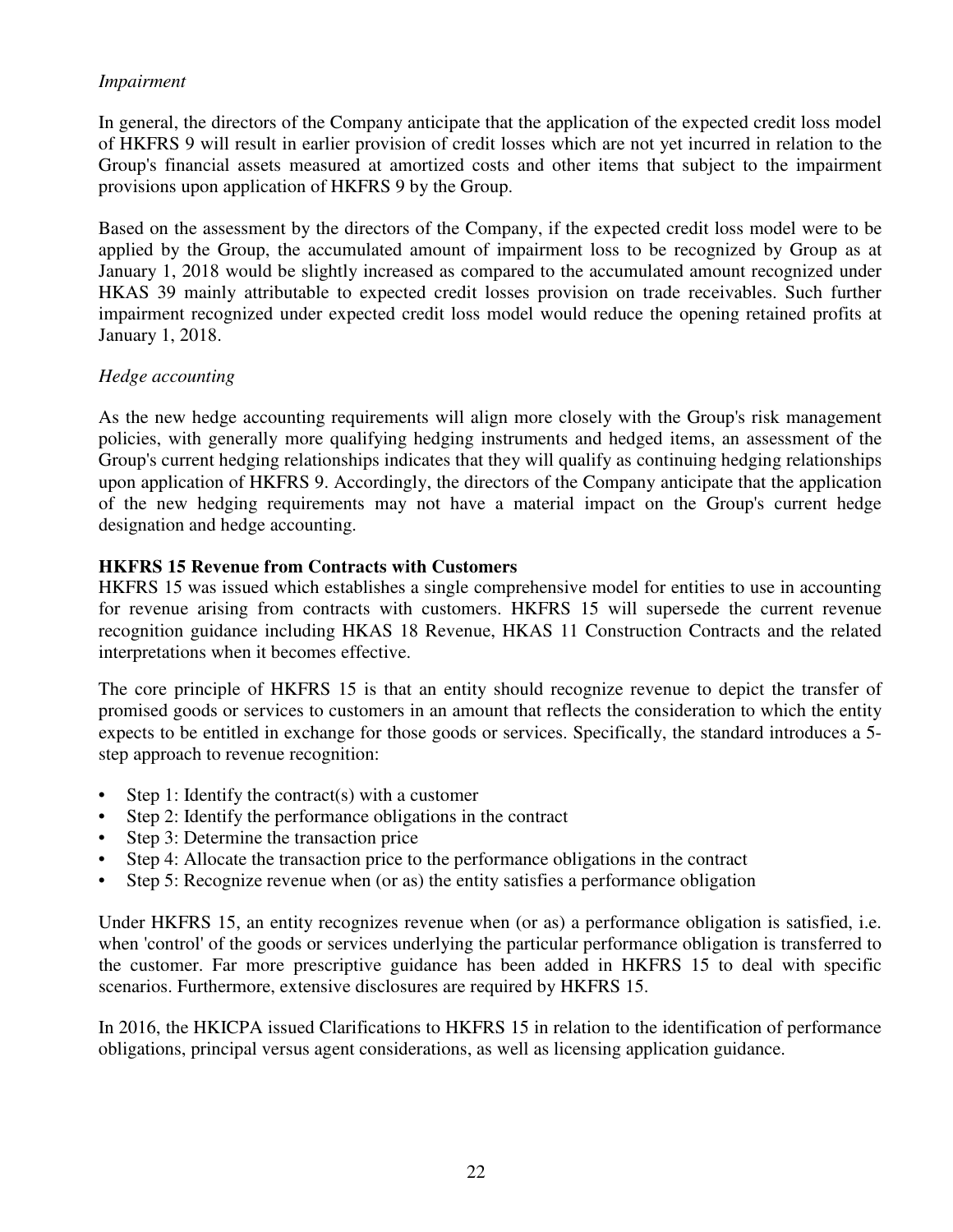The directors of the Company anticipate that the application of HKFRS 15 in the future may result in more disclosures, however, the directors of the Company do not anticipate that the application of HKFRS 15 will have a material impact on the timing and amounts of revenue recognized in the respective reporting periods.

### **HKFRS 16 Leases**

HKFRS 16 introduces a comprehensive model for the identification of lease arrangements and accounting treatments for both lessors and lessees. HKFRS 16 will supersede HKAS 17 Leases and the related interpretations when it becomes effective.

HKFRS 16 distinguishes lease and service contracts on the basis of whether an identified asset is controlled by a customer. Distinctions of operating leases and finance leases are removed for lessee accounting, and is replaced by a model where a right-of-use asset and a corresponding liability have to be recognized for all leases by lessees, except for short-term leases and leases of low value assets.

The right-of-use asset is initially measured at cost and subsequently measured at cost (subject to certain exceptions) less accumulated depreciation and impairment losses, adjusted for any remeasurement of the lease liability. The lease liability is initially measured at the present value of the lease payments that are not paid at that date. Subsequently, the lease liability is adjusted for interest and lease payments, as well as the impact of lease modifications, amongst others. For the classification of cash flows, the Group currently presents upfront prepaid lease payments as investing cash flows in relation to leasehold land for owned use and those classified as investment properties while other operating lease payments are presented as operating cash flows. Under HKFRS 16, lease payments in relation to a lease liability will be allocated into a principal and an interest portion which will be presented as financing cash flows by the Group.

Under HKAS 17, the Group has already recognized an asset and a related finance lease liability, for a finance lease arrangement and prepaid lease payments for leasehold land where the Group is a lessee. The application of HKFRS 16 may result in potential changes in classification of these assets depending on whether the Group presents right-of-use assets separately or within the same line item at which the corresponding underlying assets would be presented if they were owned.

Furthermore, extensive disclosures are required by HKFRS 16.

As at December 31, 2017, the Group has certain non-cancellable operating lease commitments. A preliminary assessment indicates that these arrangements may meet the definition of a lease. Upon application of HKFRS 16, the Group will recognize a right-of-use asset and a corresponding liability in respect of all these leases unless they qualify for low value or short-term leases. In addition, the application of new requirements may result in changes in measurement, presentation and disclosure as indicated above.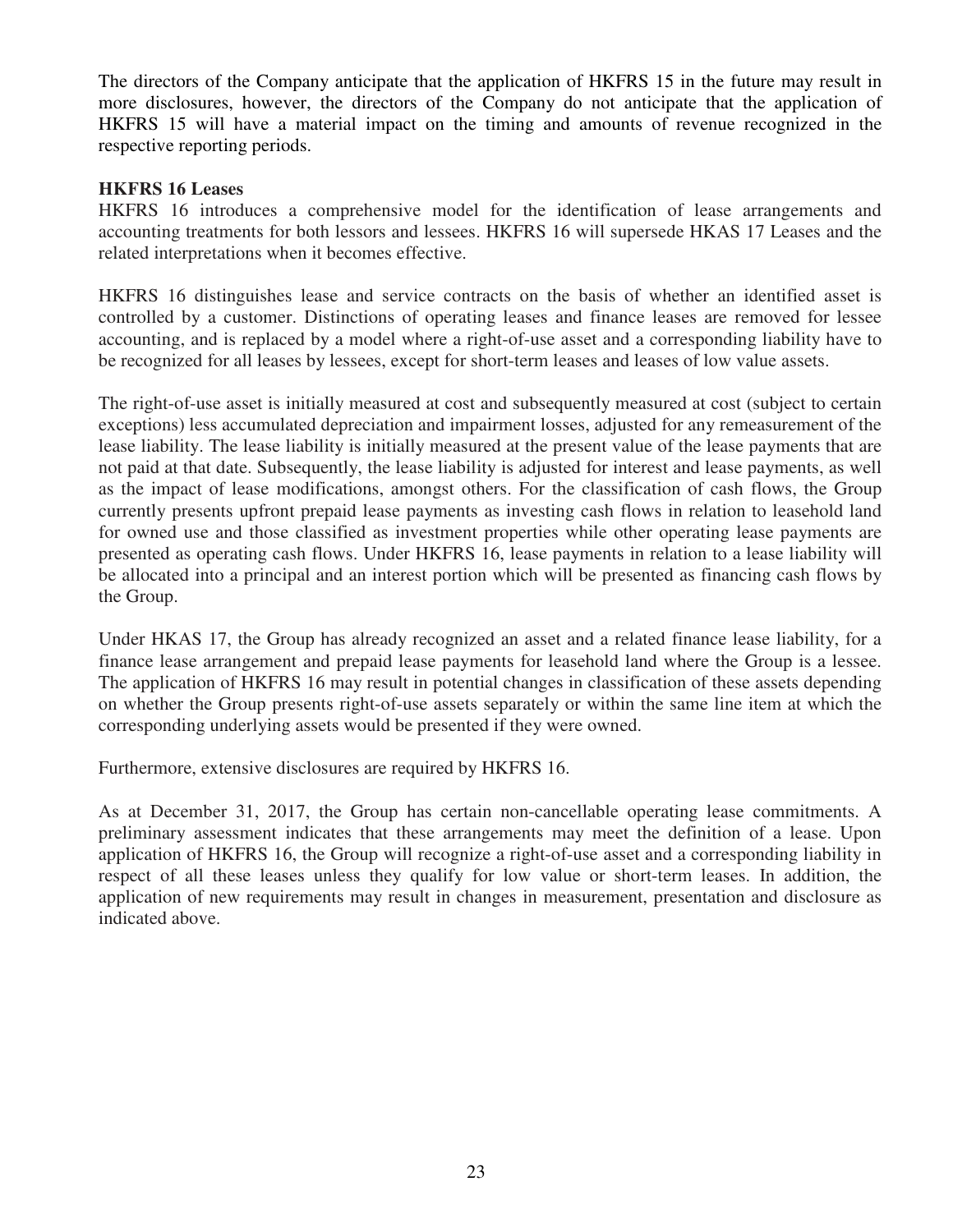### **2. Segment Information**

Information reported to the executive directors of the Company, being the chief operating decision makers, for the purposes of resources allocation and assessment of segment performance focuses on the types of goods sold.

The principal categories of goods supplied are "Power Equipment" and "Floor Care and Appliances". The Group's operating segments under HKFRS 8 are as follows:

- 1. Power Equipment sales of power tools, power tool accessories, outdoor products, and outdoor product accessories for consumer, trade, professional and industrial users. The products are available under the MILWAUKEE, EMPIRE, AEG, RYOBI and HOMELITE brands plus original equipment manufacturer ("OEM") customers.
- 2. Floor Care and Appliances sales of floor care products and floor care accessories under the HOOVER, DIRT DEVIL, VAX and ORECK brands plus OEM customers.

Information regarding the above segments is reported below.

#### **Segment revenue and results**

The following is an analysis of the Group's revenue and results by reportable and operating segments for the year:

|                        | <b>Power</b><br>Equipment<br><b>US\$'000</b> | <b>Floor Care</b><br>and<br><b>Appliances</b><br><b>US\$'000</b> | <b>Eliminations</b><br><b>US\$'000</b> | <b>Consolidated</b><br><b>US\$'000</b> |
|------------------------|----------------------------------------------|------------------------------------------------------------------|----------------------------------------|----------------------------------------|
| <b>Segment revenue</b> |                                              |                                                                  |                                        |                                        |
| <b>External sales</b>  | 5,137,697                                    | 925,936                                                          | ۰                                      | 6,063,633                              |
| Inter-segment sales    | $\blacksquare$                               | 1,915                                                            | (1, 915)                               |                                        |
| Total segment revenue  | 5,137,697                                    | 927,851                                                          | (1,915)                                | 6,063,633                              |

#### **For the year ended December 31, 2017**

Inter-segment sales are charged at prevailing market rates.

| <b>Result</b>          |         |       |                |           |
|------------------------|---------|-------|----------------|-----------|
| Segment results        | 511,722 | 7,462 | $\blacksquare$ | 519,184   |
| Interest income        |         |       |                | 10,792    |
| Finance costs          |         |       |                | (24, 480) |
| Profit before taxation |         |       |                | 505,496   |
| Taxation charge        |         |       |                | (34, 972) |
| Profit for the year    |         |       |                | 470,524   |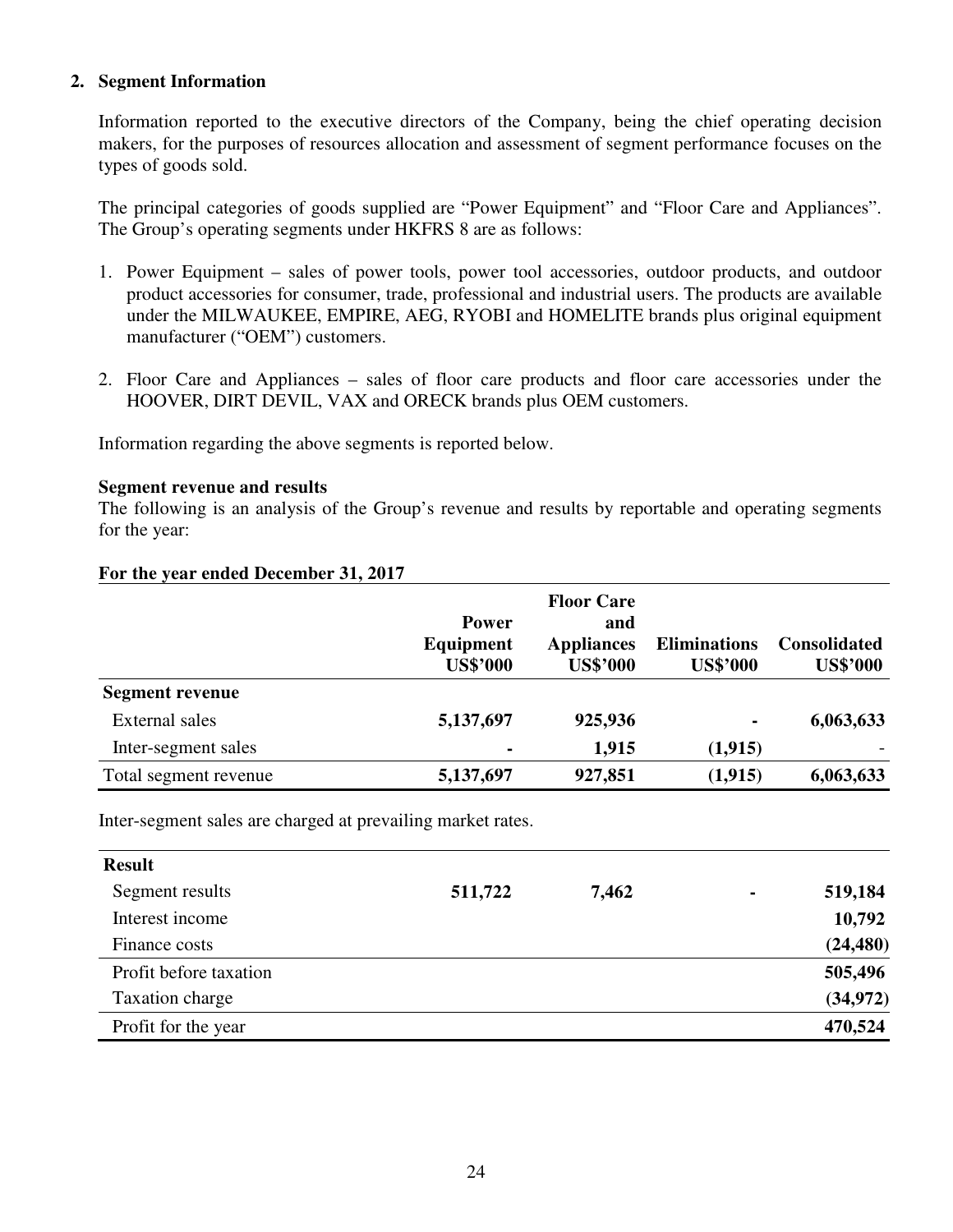### For the year ended December 31, 2016

|                        |           | <b>Floor Care</b> |              |              |
|------------------------|-----------|-------------------|--------------|--------------|
|                        | Power     | and               |              |              |
|                        | Equipment | Appliances        | Eliminations | Consolidated |
|                        | US\$'000  | US\$'000          | US\$'000     | US\$'000     |
| <b>Segment revenue</b> |           |                   |              |              |
| <b>External sales</b>  | 4,470,590 | 1,009,823         | -            | 5,480,413    |
| Inter-segment sales    |           | 1,038             | (1,038)      |              |
| Total segment revenue  | 4,470,590 | 1,010,861         | (1,038)      | 5,480,413    |

Inter-segment sales are charged at prevailing market rates.

| <b>Result</b>          |         |        |          |
|------------------------|---------|--------|----------|
| Segment results        | 430,307 | 19,862 | 450,169  |
| Interest income        |         |        | 11,653   |
| Finance costs          |         |        | (21,793) |
| Profit before taxation |         |        | 440,029  |
| Taxation charge        |         |        | (31,242) |
| Profit for the year    |         |        | 408,787  |

Segment results represent the profit earned by each segment without the allocation of interest income and finance costs. This is the measure reported to the executive directors of the Company for the purpose of resources allocation and performance assessment.

### **Revenue from major products**

The following is an analysis of the Group's revenue from its major products:

|                           | 2017            | 2016      |
|---------------------------|-----------------|-----------|
|                           | <b>US\$'000</b> | US\$'000  |
| Power Equipment           | 5,137,697       | 4,470,590 |
| Floor Care and Appliances | 925,936         | 1,009,823 |
| Total                     | 6,063,633       | 5,480,413 |

### **Geographical information**

The Group's revenue from external customers by geographical location, determined based on the location of the customer by geographical location are detailed below:

|                 | 2017<br><b>US\$'000</b> | 2016<br>US\$'000 |
|-----------------|-------------------------|------------------|
| North America   | 4,625,483               | 4,160,886        |
| Europe          | 918,833                 | 889,587          |
| Other countries | 519,317                 | 429,940          |
| Total           | 6,063,633               | 5,480,413        |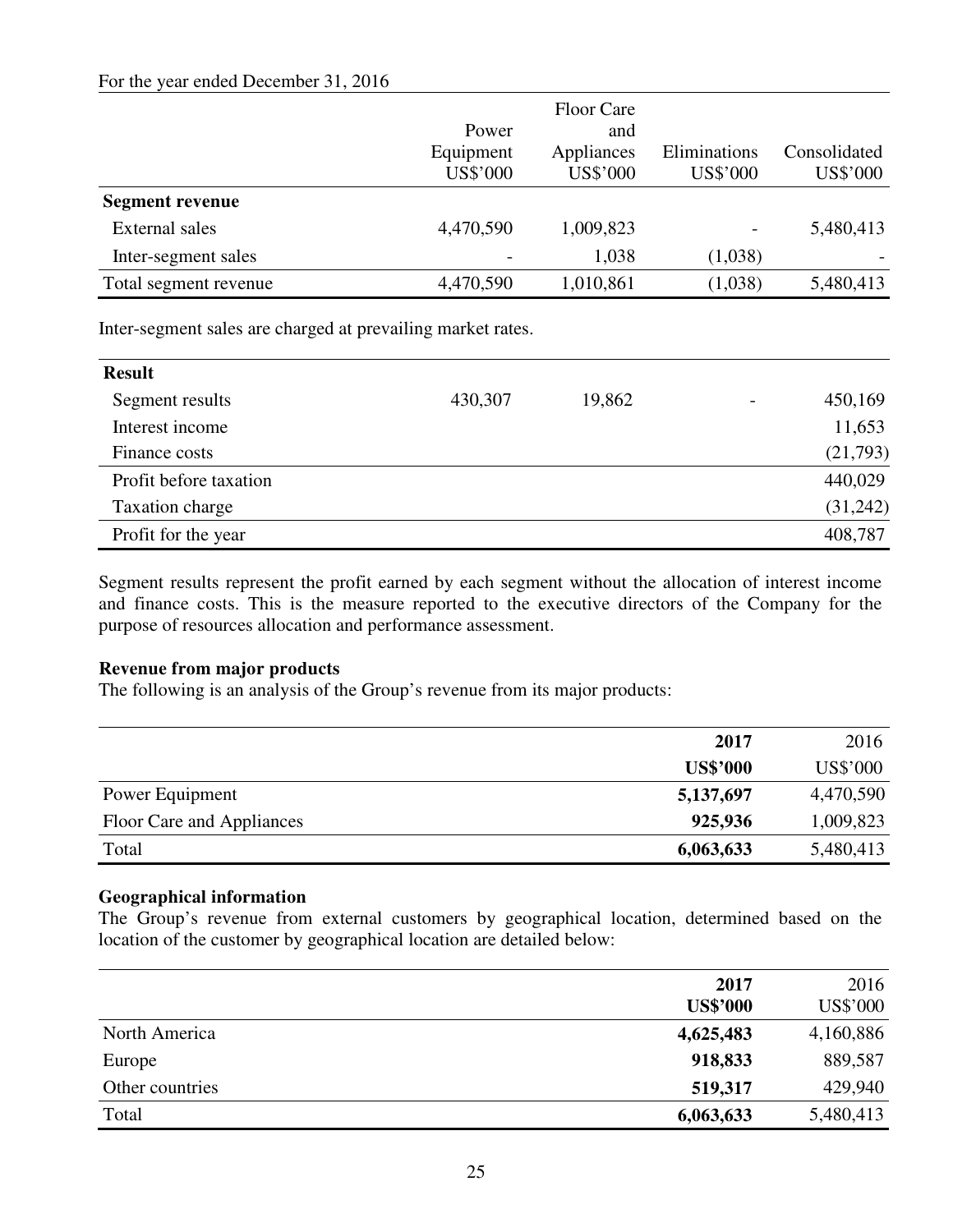#### **Information about major customer**

During the years ended December 31, 2017 and 2016, the Group's largest customer contributed total revenue of US\$2,760,045,000 (2016: US\$2,453,525,000), of which US\$2,688,536,000 (2016: US\$2,373,928,000) was under the Power Equipment segment and US\$71,509,000 (2016: US\$79,597,000) was under the Floor Care and Appliances segment. There is no other customer contributing more than 10% of total revenue.

#### **3. Other Income**

Other income in both 2017 and 2016 mainly comprises of the sale of scrap materials and claims and reimbursement from customers and vendors.

#### **4. Finance Costs**

|                                  | 2017            | 2016     |
|----------------------------------|-----------------|----------|
|                                  | <b>US\$'000</b> | US\$'000 |
| Interests on:                    |                 |          |
| Bank borrowings and overdrafts   | 23,699          | 20,938   |
| Obligations under finance leases | 781             | 855      |
|                                  |                 |          |
|                                  | 24,480          | 21,793   |

### **5. Taxation Charge**

|                                 | 2017            | 2016     |
|---------------------------------|-----------------|----------|
|                                 | <b>US\$'000</b> | US\$'000 |
| The total tax charge comprises: |                 |          |
| Hong Kong Profits Tax           | (3,577)         | (3,439)  |
| Overseas tax                    | 19,534          | (25,906) |
| Deferred tax                    | (50, 929)       | (1,897)  |
|                                 | (34, 972)       | (31,242) |

Hong Kong Profits Tax is calculated at 16.5% of the estimated assessable profit for both years.

Taxation arising in other jurisdictions is calculated at the rates prevailing in the relevant jurisdictions.

### **6. Profit for the Year**

|                                                                | 2017<br><b>US\$'000</b> | 2016<br><b>US\$'000</b> |
|----------------------------------------------------------------|-------------------------|-------------------------|
| Profit for the year has been arrived at after charging:        |                         |                         |
| Amortization of intangible assets                              | 93,938                  | 88,649                  |
| Amortization of lease prepayments                              | 732                     | 744                     |
| Depreciation and amortization on property, plant and equipment | 114,503                 | 101,342                 |
| Staff costs                                                    | 822,682                 | 680,206                 |

Staff costs disclosed above do not include an amount of US\$140,125,000 (2016: US\$126,298,000) incurred of staff costs relating to research and development activities.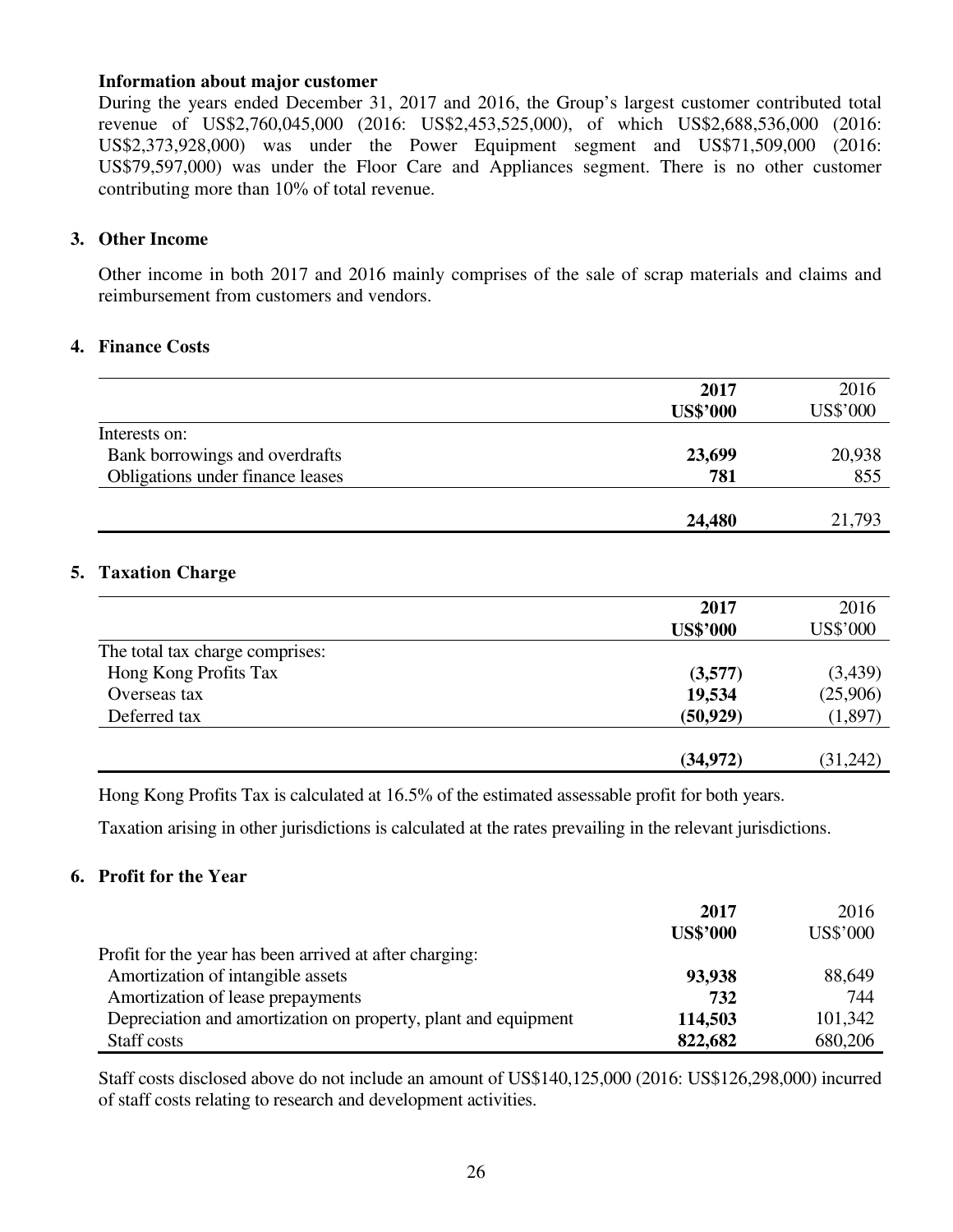### **7. Earnings per Share**

 The calculation of the basic and diluted earnings per share attributable to Owners of the Company is based on the following data:

|                                                                                                                                 | 2017<br><b>US\$'000</b> | 2016<br><b>US\$'000</b> |
|---------------------------------------------------------------------------------------------------------------------------------|-------------------------|-------------------------|
| Earnings for the purposes of basic and diluted earnings per share:<br>Profit for the year attributable to Owners of the Company | 470,425                 | 408,982                 |
| Weighted average number of ordinary shares for the purpose of<br>basic earnings per share                                       | 1,833,278,393           | 1,832,139,377           |
| Effect of dilutive potential ordinary shares:                                                                                   |                         |                         |
| Share options                                                                                                                   | 5,403,141               | 6,024,374               |
| Share award                                                                                                                     | 147,754                 | 713,467                 |
| Weighted average number of ordinary shares for the purpose of<br>diluted earnings per share                                     | 1,838,829,288           | 1,838,877,218           |

 The computation of diluted earnings per share does not assume the exercise of certain Company's options because the exercise price of those options were higher than the average market price for shares for the year ended December 31, 2017.

### **8. Additions of Property, Plant and Equipment**

 During the year, the Group spent approximately US\$205 million (2016: US\$190 million) on the acquisition of property, plant and equipment.

### **9. Trade and Other Receivables**

The Group has a policy of allowing credit periods ranging mainly from 30 days to 120 days. The aging analysis of trade receivables, net of allowances for doubtful debts, presented on the basis of the revenue recognition date, which is usually the invoice date, at the end of the reporting period is as follows:

|                         | 2017            | 2016     |
|-------------------------|-----------------|----------|
|                         | <b>US\$'000</b> | US\$'000 |
| $0$ to 60 days          | 753,407         | 759,702  |
| $61$ to 120 days        | 276,964         | 141,223  |
| 121 days or above       | 75,834          | 33,925   |
| Total trade receivables | 1,106,205       | 934,850  |
| Other receivables       | 30,671          | 16,032   |
|                         |                 |          |
|                         | 1,136,876       | 950,882  |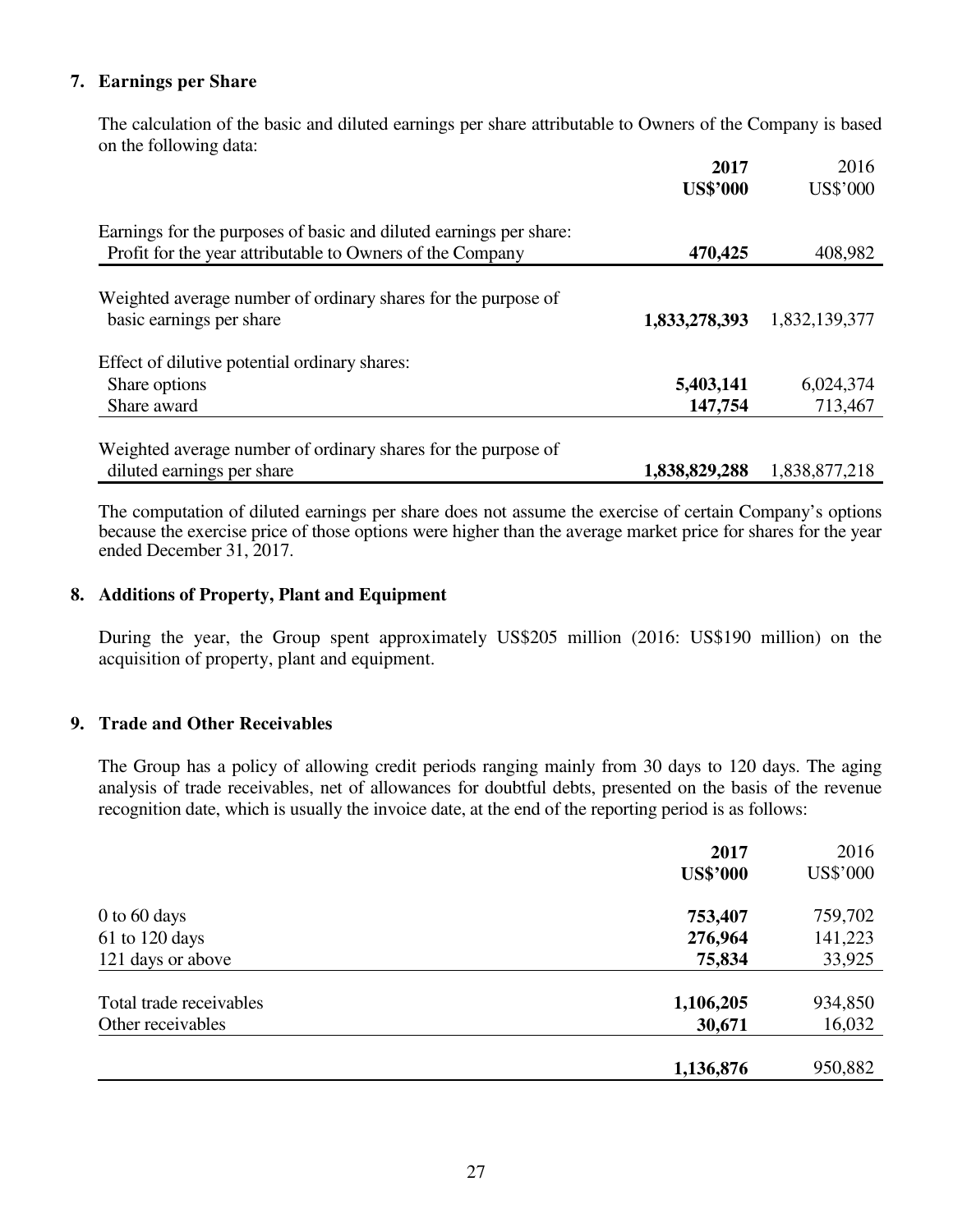### **10. Trade and Other Payables**

The aging analysis of trade payables presented based on the invoice date at the end of the reporting period is as follows:

|                      | 2017            | 2016      |
|----------------------|-----------------|-----------|
|                      | <b>US\$'000</b> | US\$'000  |
| $0$ to 60 days       | 629,355         | 561,148   |
| 61 to 120 days       | 171,577         | 142,404   |
| 121 days or above    | 7,719           | 7,878     |
| Total trade payables | 808,651         | 711,430   |
| Other payables       | 765,751         | 619,377   |
|                      |                 |           |
|                      | 1,574,402       | 1,330,807 |

The credit period on the purchase of goods ranges from 30 days to 120 days (2016: 30 days to 120 days). The Group has financial risk management policies in place to ensure that all payables are settled within the credit time frame.

### **11. Share Capital**

|                                                                        | 2017             | 2016          | 2017            | 2016     |
|------------------------------------------------------------------------|------------------|---------------|-----------------|----------|
|                                                                        | <b>Number of</b> | Number of     | <b>US\$'000</b> | US\$'000 |
|                                                                        | shares           | shares        |                 |          |
| <b>Ordinary shares</b>                                                 |                  |               |                 |          |
| Authorized shares                                                      | 2,400,000,000    | 2,400,000,000 | N/A             | N/A      |
| Issued and fully paid:                                                 |                  |               |                 |          |
| At the beginning of the year<br>Issue of shares upon exercise of share | 1,833,896,941    | 1,833,736,941 | 649,214         | 647,109  |
| options                                                                | 2,625,000        | 1,660,000     | 4,704           | 2,105    |
| Buy-back of shares                                                     | (1,500,000)      | (1,500,000)   | $\blacksquare$  |          |
|                                                                        |                  |               |                 |          |
| At the end of the year                                                 | 1,835,021,941    | 1,833,896,941 | 653,918         | 649,214  |